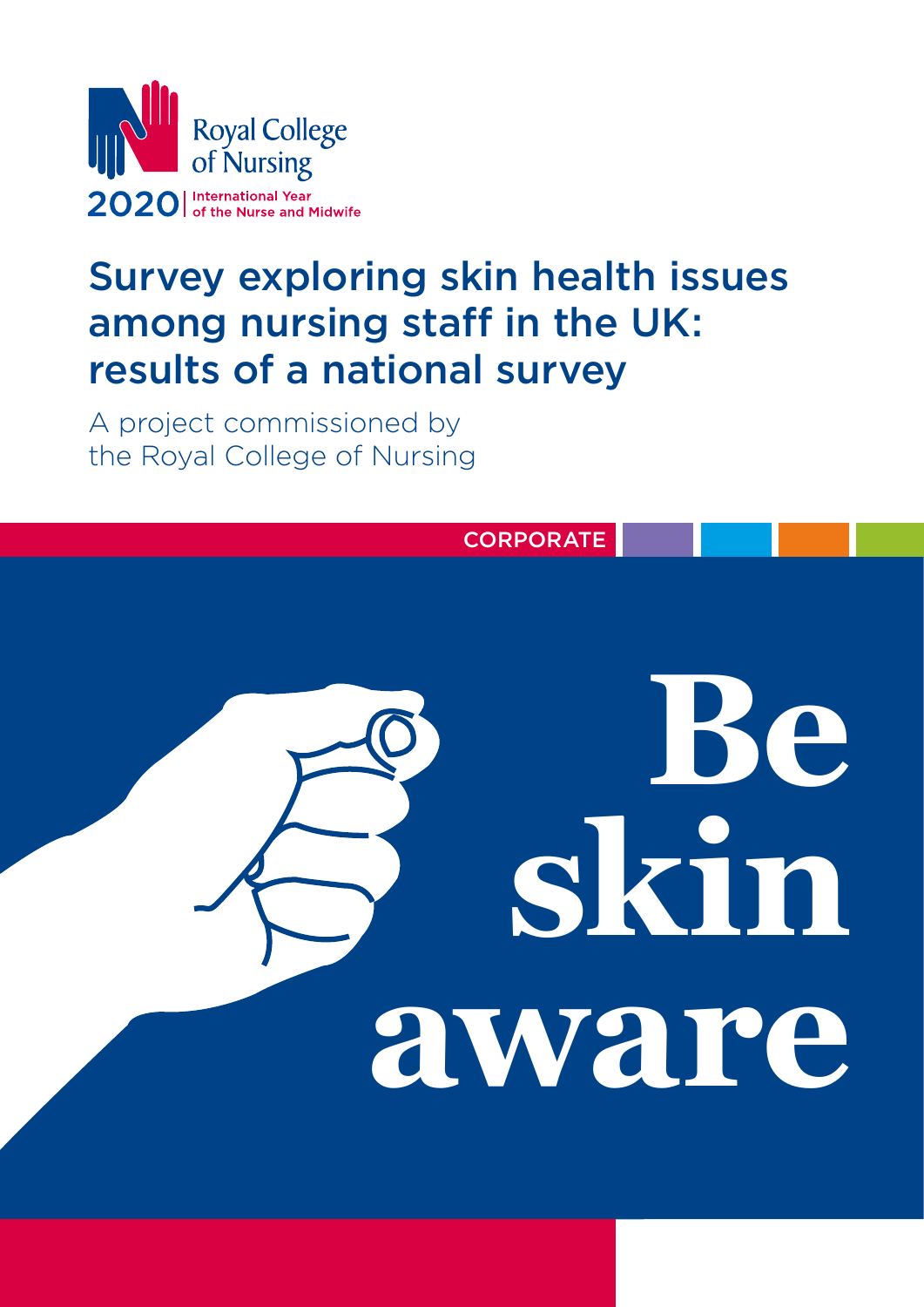

# Working group members

| <b>Royal College of Nursing</b>                                                                                                                                                       | Rose Gallagher, Professional Lead Infection Prevention and Control<br>Rose Harrison, Corporate Relations Account Manager<br>Kim Sunley, RCN National Officer                                                                                   |
|---------------------------------------------------------------------------------------------------------------------------------------------------------------------------------------|------------------------------------------------------------------------------------------------------------------------------------------------------------------------------------------------------------------------------------------------|
| Guy's and St Thomas'<br><b>NHS Foundation Trust/</b><br><b>King's College London</b><br><b>(Occupational Health</b><br><b>Service/School of Life</b><br><b>Sciences and Medicine)</b> | Dr Vaughan Parsons, Research Manager and Research Fellow                                                                                                                                                                                       |
| <b>Cardiff University</b><br>(School of Healthcare<br>Sciences)                                                                                                                       | Professor Dinah Gould, Professor in Nursing                                                                                                                                                                                                    |
| <b>SC Johnson Professional</b>                                                                                                                                                        | John Hines, Research and Development Director<br>Georgia Oxley, Product Evaluation Technician<br>Caroline Fellows, Product Evaluation Manager<br>Martyn Hodgkinson, Marketing Manager<br>Kevin Ormandy, Product Evaluation and Claims Director |

This report was written by Dr Vaughan Parsons with data and figures produced by Georgia Oxley and Professor Dinah Gould. All members reviewed and commented on the final report.

For more information contact: Rose Gallagher, Professional Lead Infection Prevention and Control, Royal College of Nursing, Email: **Rose.Gallagher@rcn.org.uk**

**In collaboration with:** 



SC Johnson Professional have supported the development, publication and distribution of this RCN survey and collaborated with the RCN to ensure wide promotion. The sponsors have not had any editorial input into the content, other than a review for factual inaccuracies.

#### **RCN Legal Disclaimer**

This publication contains information, advice and guidance to help members of the RCN. It is intended for use within the UK but readers are advised that practices may vary in each country and outside the UK.

The information in this booklet has been compiled from professional sources, but its accuracy is not guaranteed. Whilst every effort has been made to ensure the RCN provides accurate and expert information and guidance, it is impossible to predict all the circumstances in which it may be used. Accordingly, the RCN shall not be liable to any person or entity with respect to any loss or damage caused or alleged to be caused directly or indirectly by what is contained in or left out of this website information and guidance.

Published by the Royal College of Nursing, 20 Cavendish Square, London, W1G 0RN

**© 2020 Royal College of Nursing. All rights reserved. No part of this publication may be reproduced, stored in a retrieval system, or transmitted in any form or by any means electronic, mechanical, photocopying, recording or otherwise, without prior permission of the Publishers. This publication may not be lent, resold, hired out or otherwise disposed of by ways of trade in any form of binding or cover other than that in which it is published, without the prior consent of the Publishers.**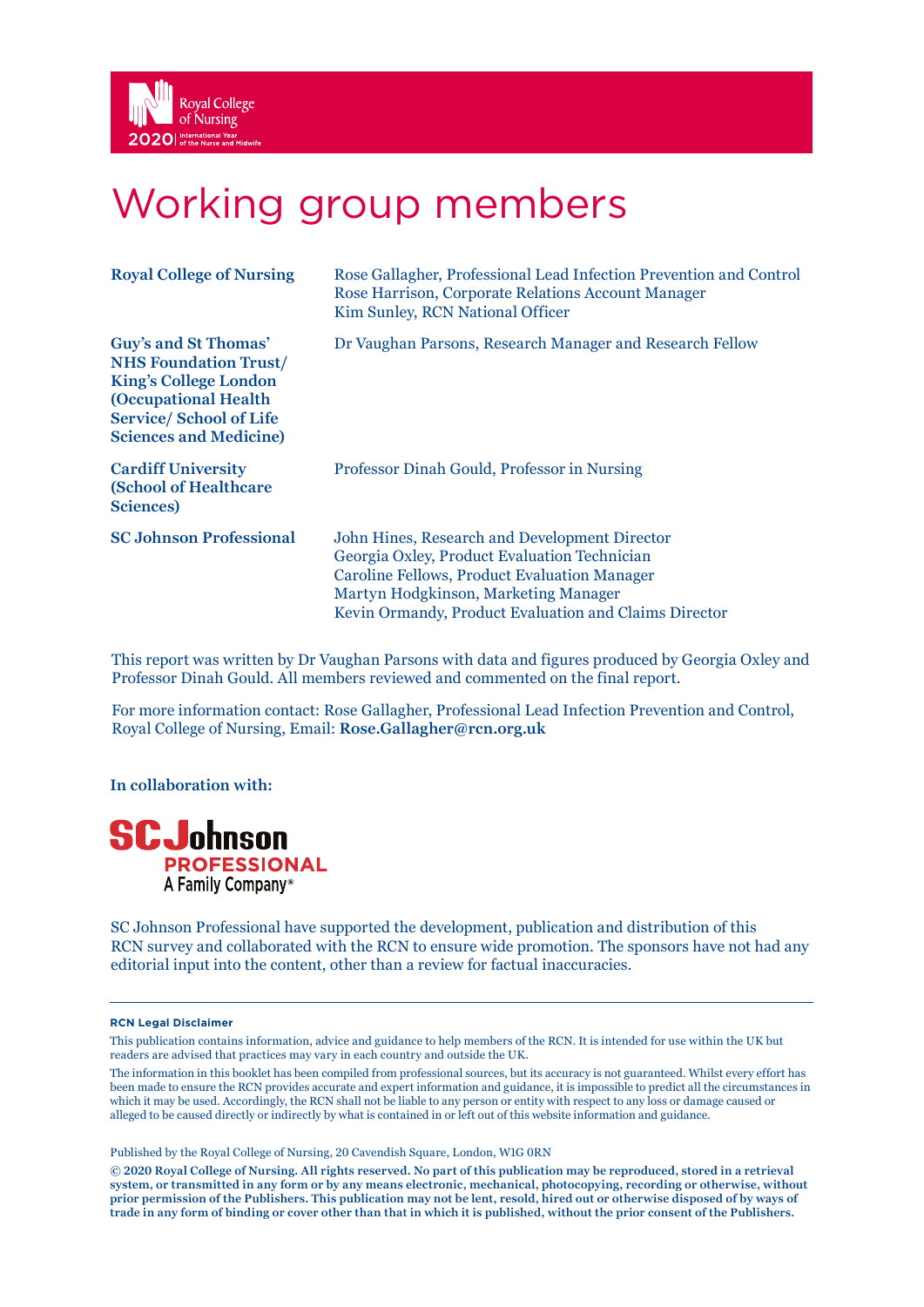# **Contents**

| <b>Executive summary</b>                               | $\overline{4}$ |
|--------------------------------------------------------|----------------|
| <b>Background</b>                                      | 6              |
| Purpose                                                | 8              |
| <b>Methods</b>                                         | 9              |
| Presentation of results and discussion of key findings | 10             |
| Recommendations                                        | 19             |
| <b>References</b>                                      | 23             |
| List of abbreviations                                  | 25             |
| Appendix                                               | 26             |
|                                                        |                |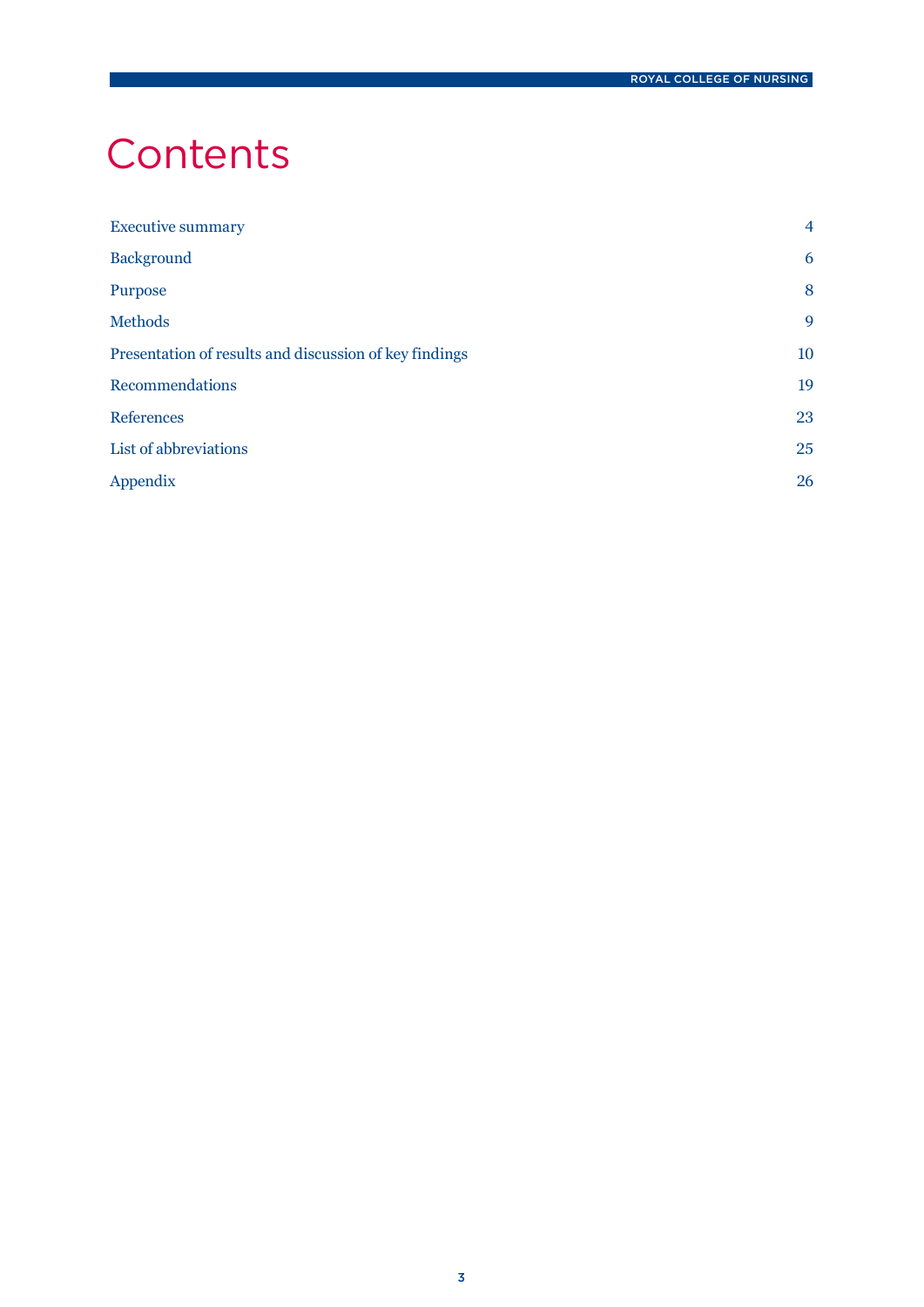# Executive summary

National Health Service (NHS) staff are the NHS's greatest asset yet employers (NHS and non-NHS health care organisations) continue to face unprecedented challenges in terms of staff retention and high levels of nursing vacancies (43,000 nursing vacancies in England alone).

There is high prevalence of skin (hand/wrist) problems in nursing staff despite continued efforts by some employers and individual employees to improve hand care practices and minimise occupational risk factors (or exposures) in the workplace (Soltanipoor et al., 2019; Visser et al., 2014). When skin problems arise, the impact of staff health and work functioning can be serious in terms of increased sick absence and potential job loss.

In 2019, the Royal College of Nursing (RCN) convened a working group to develop and implement a national skin health survey to all members with the aim of enhancing our understanding of relevant issues relating to skin health at work. The results from this survey were also used to inform the development of future infection prevention and skin health resources and initiatives, including the RCN's annual Glove Awareness work.

The survey comprised three key objectives:

- 1. to assess the prevalence of skin problems on the hands/wrists of RCN members and to understand the impact of skin problems on the hands/wrists on work functioning
- 2. to determine the level of support offered to members by employers in the prevention and management of skin disease on the hands/wrists
- 3. to assess awareness of the RCN Glove Awareness work

A total of 1531 members ('respondents') took part in the online survey. The majority of respondents were female (81%, n=1254) and respondents ages ranged from 18-65 years and over. Respondents were represented from diverse job roles and workplace settings (hospital, community, primary care and mental health), with the largest proportion (74%, n=1143) employed in the National Health Service (NHS).

At the time of the survey, almost half (46%, n=709) of respondents rated the condition of their hands /wrist as either 'poor' or 'very poor' and 93% (n=1444) of respondents reporting at least one skin symptom in the previous 12 month period, with 'dryness' the most common symptom experienced. Over half of respondents also experienced 'redness' and 'itching', with the back of the hands and in-between the fingers the most common sites where symptoms developed. While 'dryness' was the most prevalent symptom across all age groups, younger nursing staff were also more prone to experience multiple skin problems (redness, itching, cracking) compared to older nursing staff. This is consistent with previous research which has shown that nursing staff are more prone to developing skin problems on their hands/wrist soon after entering the profession (Skudlik, Dulon, Wendeler, John, & Nienhaus, 2009; Smith et al., 2006).

Moreover, over half of respondents reported that symptoms were present at the time of the survey, and 23% (n=358) of respondents reported a previous diagnosis of hand dermatitis by a treating physician which is broadly similar with prevalence rates in health care workers identified in previous research. The most common selfreported causes of hand dermatitis were glove and soap usage, excessive hand hygiene actions, including alcohol hand gel use. Of those who had a previous history of hand dermatitis, over a quarter (27%, n=291) of respondents also reported a previous history of atopy which, coupled with female sex and occupational exposure, are known to increase a person's susceptibly for developing future hand dermatitis (Coenraads & Diepgen, 1998; Meding & Swanbeck, 1990). The majority of respondents reported using hand cream at work, with over half (68%, n=957) using products at least several times a day which is in keeping in infection prevention and hand hygiene recommendations (NHS Plus, 2011).

We found the vast majority (78%) of respondents did not disclose skin problems to anyone in the workplace when symptoms developed, with over half (53%, n=758) having to limit or stop using recommended hand hygiene practices, such as use of anti-bacterial gel or wearing surgical gloves, due to concerns that this may aggravate their skin condition. Despite the large proportion of respondents who experienced skin problems,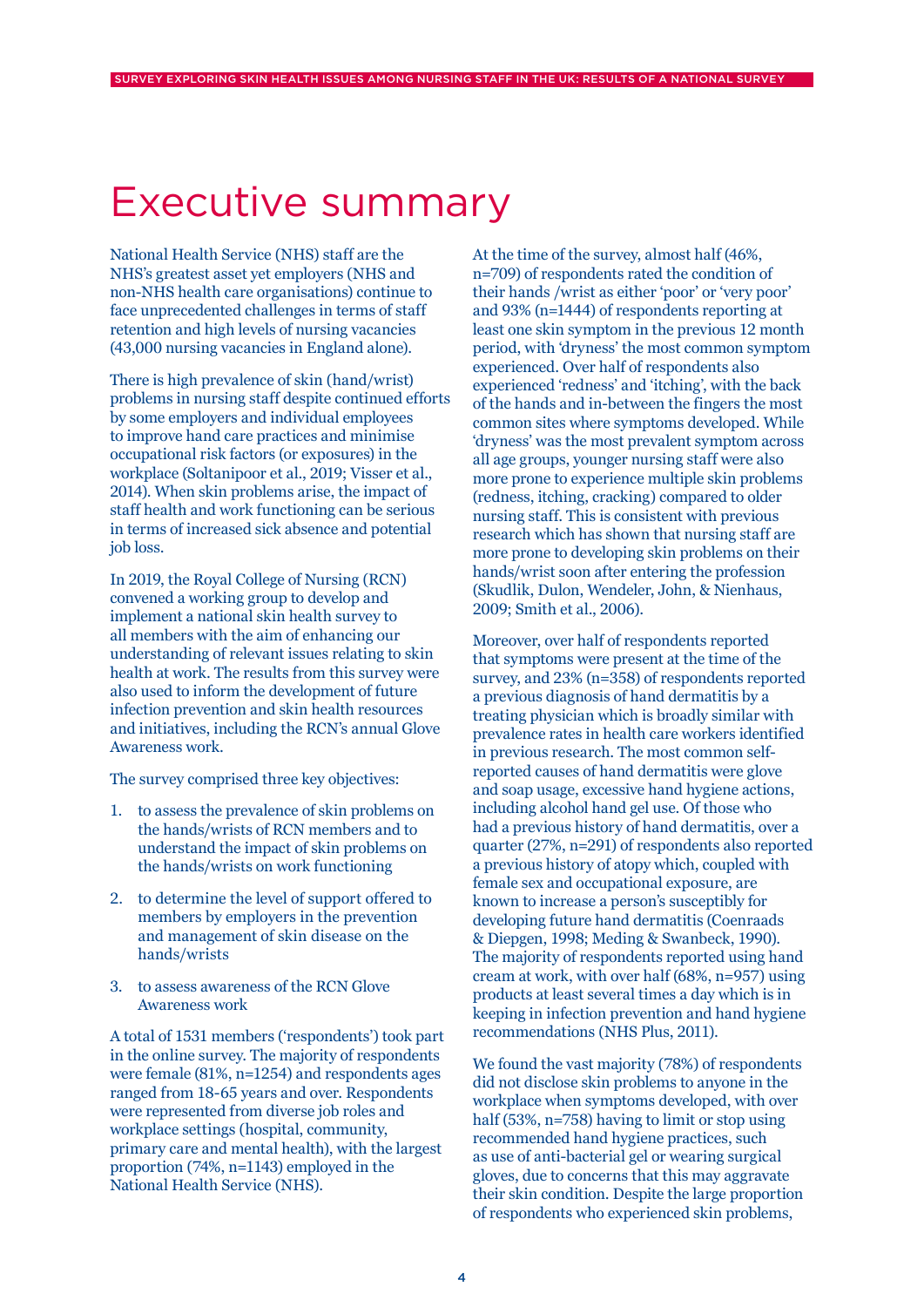only 83 respondents reported that they required work adjustments to support them to remain at work, with fewer (n=33) requiring time off work due to the severity of their condition. In terms of routine skin health surveillance, only 16% (n=240) reported that 'skin checks' were carried out in the workplace and less than half (42%, n=645) of respondents had received specific training on how to engage in good hand hygiene and hand care, with fewer respondents (26%, n=398) receiving specific training and advice on how to spot early signs of dermatitis.

Only a quarter (26%) of respondents were aware of the RCN's previous Glove Awareness Week campaign highlighting the need for more targeted promotional activities to better engage members.

The survey results provided valuable insight into issues relating to skin health at work among RCN members although caution is warranted when drawing definitive conclusions since the results are not representative of all members.

In light of the findings from this survey and in terms of future efforts to improve skin care in nursing staff, the RCN recognises that more needs to be done to reinforce the importance of maintaining good skin care practices in the workplace among all members including, but not limited to, encouraging and supporting nursing staff to apply hand moisturising cream at regular intervals during their shifts. More broadly, greater effort is also required to promote an improved culture within the profession which encourages nursing staff to seek advice and support from others (occupational health and managers) early when skin problems arise. Finally, as a professional body and trade union the RCN recognises that we have an important role to play in supporting employers to develop and implement robust routine health surveillance (skin checks) systems to monitor skin health in staff and to intervene early when skin problems arise. This pursuit recognises that NHS staff are the NHS's greatest asset.

A broad range of recommendations are proposed and are categorised into employer-, employee-, RCN- (and partner organisations), regulator-responsibilities.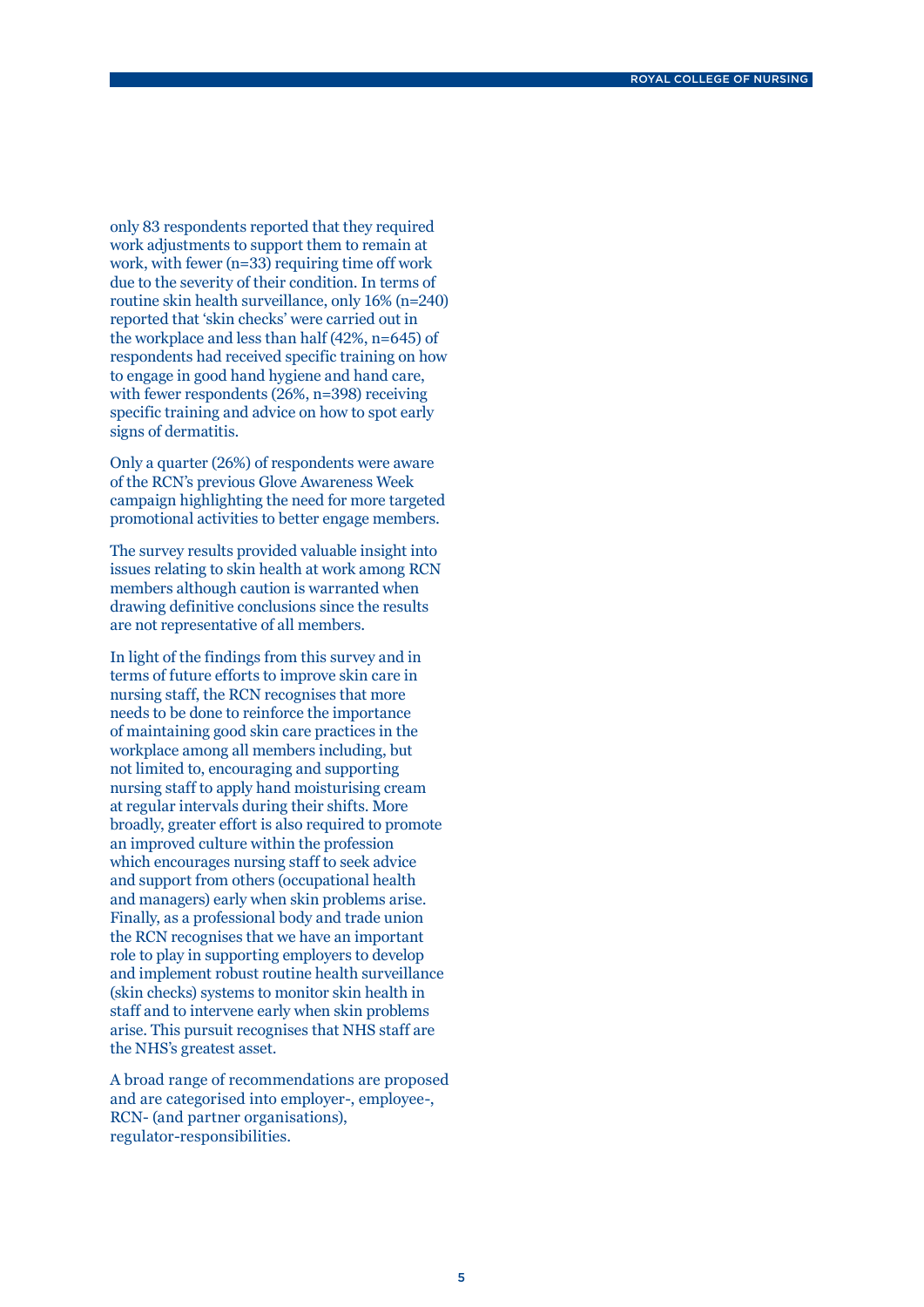# Background

Hand dermatitis can present as a serious occupational skin disease among health care workers with an estimated prevalence ranging from 16% - 24% compared to less than 10% in the general population (Madan et al., 2019; Thyssen, Johansen, Linneberg, & Menné, 2010). Skin problems on the hands/wrists is often attributed to frequent wet work practices and repeated exposures to irritants (soaps, detergents, chemicals) when performing clinical duties. In addition, the burden of serious skin problems can have significant economic costs for individuals (in terms of lost wages and leaving the health professions early) and to employers (in terms of loss to productivity and staff retention). Once an individual develops serious skin problems such as hand dermatitis the prognosis is poor. In the UK, current evidence suggests that, although the incidence of allergic contact dermatitis continues to decrease due to improved working conditions and work practices, the incidence of irritant contact dermatitis remains unchanged (Stocks et al., 2015).

Good hand hygiene among health care workers is the cornerstone of infection prevention and a range of workplace practices have been implemented in health care settings to minimise risk (Health and Safety Executive, 2020b; NHS Plus, 2011; Nicholson, 2010). These include use hand sanitisers to decontaminate the hands of pathogens, encouragement for staff to wash with soap and water only when the hands are visible dirty or soiled, reinforcing appropriate glove use (wearing for the least amount of time possible) and, the encouraging the regular and frequent application of hand moisturising cream which contain emollients during the day. These practices are largely focused on minimising transient colonisation of pathogens and onward transmissions of infection whilst encouraging an organisation-wide approach to optimal hand care. This is underpinned the written leaflet on hand dermatitis prevention titled 'Dermatitis: Occupational Aspects of Management- Evidence based Guidelines for Employees' which is widely available for staff working across the National Health Service (NHS) environment (NHS Plus, 2009). The Royal College of Nursing also offers a range of dermatitis available resources and education and information to its members which are designed to safeguard skin health. These include, Tools of the Trade professional guidance, posters on appropriate glove use and posters on spotting the early warning signs of dermatitis.

Causative factors such as frequent 'wet-work' and glove use increase the likelihood that skin problems will develop and symptoms can be aggravated further when health care workers are exposed to a variety of substances or accelerants that may irritate skin when combined with recommended hand-hygiene indications. As a result, compliance with hand hygiene policies may be challenged as nursing staff may be reluctant to comply fully if further discomfort is experienced or if these are likely to contribute to further deterioration in skin health.

Occupational skin disease is often considered in terms of preventing the onset of disease (primary prevention), health surveillance (secondary prevention) and work adjustment/modifications (tertiary prevention). Research studies exploring the effectiveness of new interventions designed to encourage good hand care practices in nursing staff have been developed and tested with mixed results. These include the SCIN (skin care intervention in nursing staff) trial (Madan et al., 2019), Healthy Hands trial (Soltanipoor et al., 2019) and the Hands4U trial (van der Meer et al., 2015). Most of these aim to facilitate the increased use of hand moisturisers and antibacterial hand rubs (as an alternative to washing with soap and water), with some interventions drawing upon psychological theory to promote behaviour change associated with improved hand care. Whilst the evidence of the safety and effectiveness of these prevention measures (such as use of hand cream containing emollients and anti-bacterial rubs) has been established, the challenge remains on how best to challenge misconceptions held by some health care workers that anti-bacterial rubs damage the skin's integrity, are more irritating and drying compared to washing with soap and water, and therefore more likely to cause hand dermatitis (Consensus Measurement in Hand Hygiene Project Expert Advisory Panel, 2009; Madan et al., 2019; Stutz et al., 2009).

The high prevalence of occupational dermatoses also presents significant challenges for employers in terms of routine health surveillance and regulatory compliance. In the UK, the onus has been placed on employers to introduce more enhanced health surveillance measures (skin checks) to screen and identify occupational skin disease in workers. In addition they need to ensure that such programmes are able to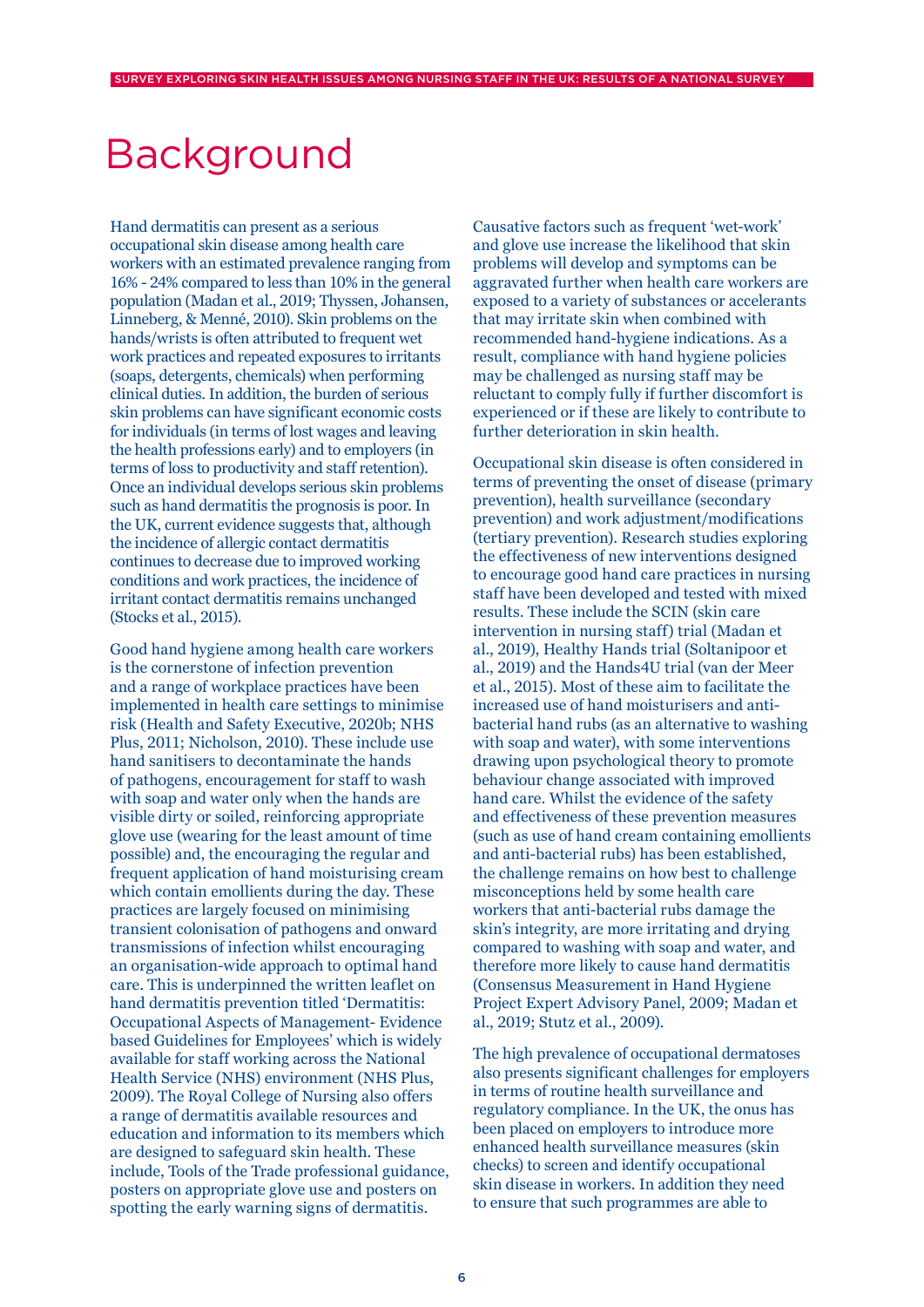adequately fulfil the requirements outlined in key regulatory policy documents such as the Control of Substances Hazardous to Health (COSHH) Regulations 2002 framework, the dermal exposure to hazardous substance (prevention of dermatitis) guidance and medical aspects of occupational skin disease guidance (Health & Safety Executive, 2011, 2015; Health and Safety Executive, 2004). While the HSE guidance fall short of mandating that specific actions are taken by employers, following guidance is a way for employers to show that they are meeting the requirements under COSHH. In addition, they also offer a range of 'higher level' actions (e.g. regular visual skin inspections or employees questionnaires administered annually) and 'lower level' actions (providing information about symptoms to watch out for) based on the level of risk for each workplace setting to consider. Importantly, the regulator's role is to also carry out onsite inspections to ensure adequate systems are in place for the management (prevention and detection) of hand dermatitis and to take action against organisations who fail to comply.

The purpose of this report is to provide feedback on the results from the 2020 Royal College of Nursing Skin Health survey of members.

#### **Project working group**

A multi-professional working group was convened comprising RCN representatives' academic and scientific researchers with a special interest in hand hygiene and dermatological research from SC Johnson Professional, Occupational Health Service at Guy's and St Thomas NHS Foundation Trust / King's College London and School of Healthcare Sciences at Cardiff University.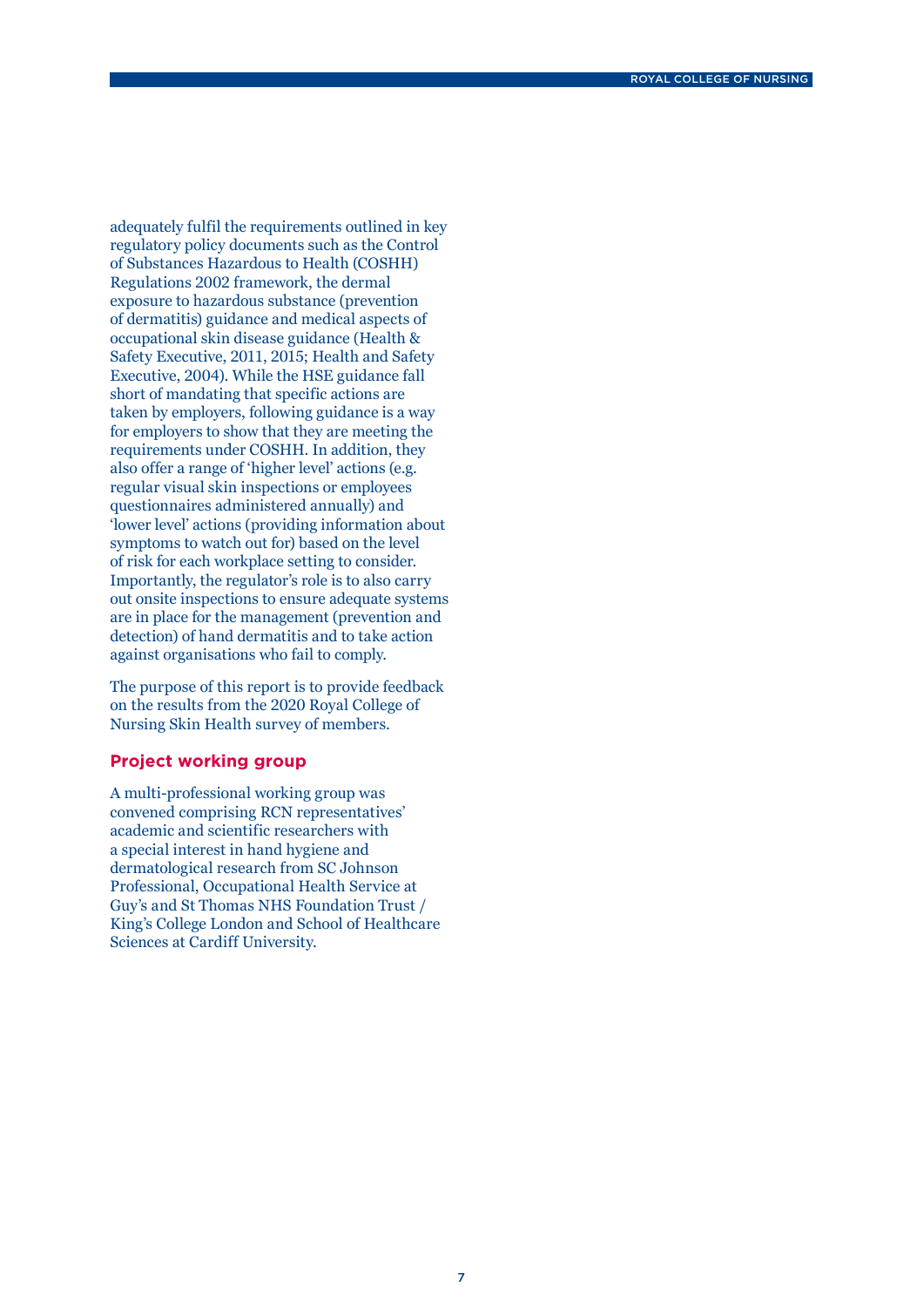# Purpose

The purpose of the national survey of RCN members was to seek contemporary feedback on issues relating to skin (hand/wrist) health at work. In addition, feedback from members was used to inform development of the annual RCN Glove Awareness campaign for 2020 as well as updated and newly developed educational material and resources designed to promote optimal hand care among RCN members.

#### Objectives:

- 1. To assess the prevalence of skin problems on the hands/wrists of RCN members and to understand the impact of skin problems on the hands/wrists on work functioning
- 2. To determine the level of support offered to members by employers in the prevention and management of skin disease on the hands/wrists
- 3. To assess awareness of the RCN Glove Awareness campaign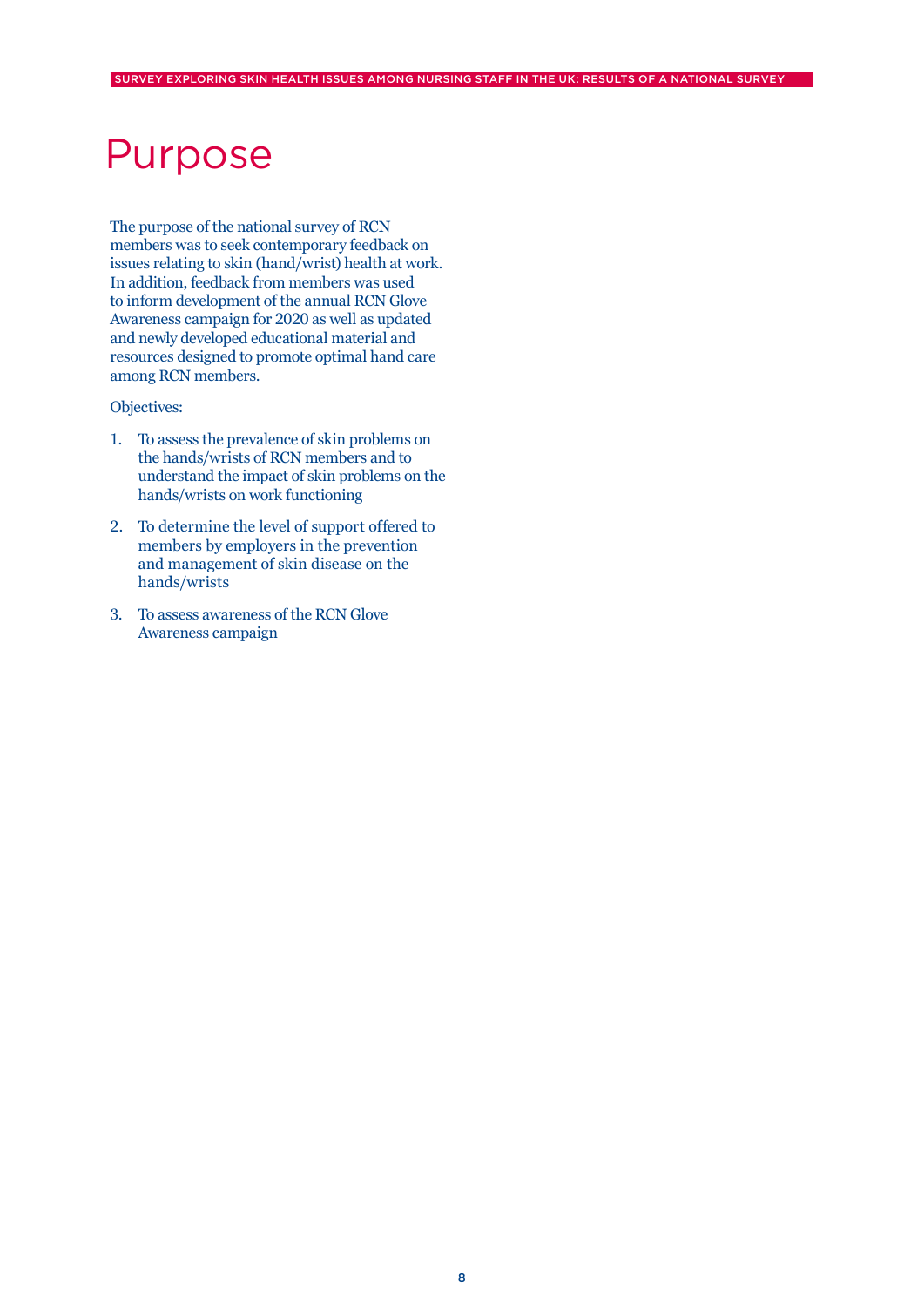# Methods

#### **Development of the survey**

A short online survey was developed and piloted by the working group, and was based on topic areas that were of particular interest which included:

- Basic demographics (employment status and hours of work, employer type, clinical setting, job type, area of clinical practice, length of service, age, ethnicity, and disability status, country of work, educational attainment
- General assessment of skin health (current and past history of skin problems), sickness absence and work adjustments attributed to skin problems
- Organisational support for the prevention of hand dermatitis
- Awareness of the RCN Glove Awareness campaign.

This study did not explore respondents hand hygiene or glove use but focused on obtaining data on access to and frequency of moisturising cream usage as a highly effective preventive (and treatment) measure which protects and safeguards skin health, and so we were interested in understanding the extent to which this protective behaviour was being adopted by members.

For access to the online survey RCN members were required to follow a unique electronic link. Individuals were not required to complete any log-in registration before completing the survey.

### **Administering and promotion of the survey**

The online survey was open for the period 16 December 2019 - 12 January 2020 and the following methods were used to promote the survey to all RCN members.

- The online survey was accessible on the RCN website homepage (www.rcn.org.uk) and a news story featured on social media accompanied by a formal press release which was sent to trade organisations. The survey was also advertised on Nursing Standards.
- The Glove Awareness campaign webpage on the RCN website was updated to include a prominent pop up icon directing members to the survey portal
- Nursing Times website published an article about the survey
- An email targeting RCN Forum members and the Infection Prevention Control network was circulated.
- Within the RCN organisation blogs were sent to all staff and RCN working group members engaged directly with professional leads and regional and country communications leads as well as informal networks to encourage wide promotion of the survey through all member channels.

The online survey took approximately 10 minutes to complete and paper surveys were not available.

#### **Data storage, data management and analysis**

Data generated from each survey was retained in an online survey database administered by the Information Technology department at the RCN. Access to the online dataset was password protected and restricted to working group employed by the RCN.

Data collected from members was anonymised and pooled with other respondents. No personal identifiable information was collected from members nor was feedback provided on the results to individual employer organisations.

At the end of the survey period data was exported into excel spreadsheets, cleaned (excluded those ineligible) and graphs produced and initially analysed. We excluded n=63 respondents who identified as 'retired' and 'unemployed' from the analysis on the basis that these respondents were not in the workplace at the time this survey was undertaken which meant there was no impact of skin health due to current work practices and we also excluded partially completed survey (n=466).

For the purpose of the report, basis descriptive analysis was conducted on the data and the results are presented herein. We did not perform any inferential statistical analysis on the data due to the non-random sample used in the study.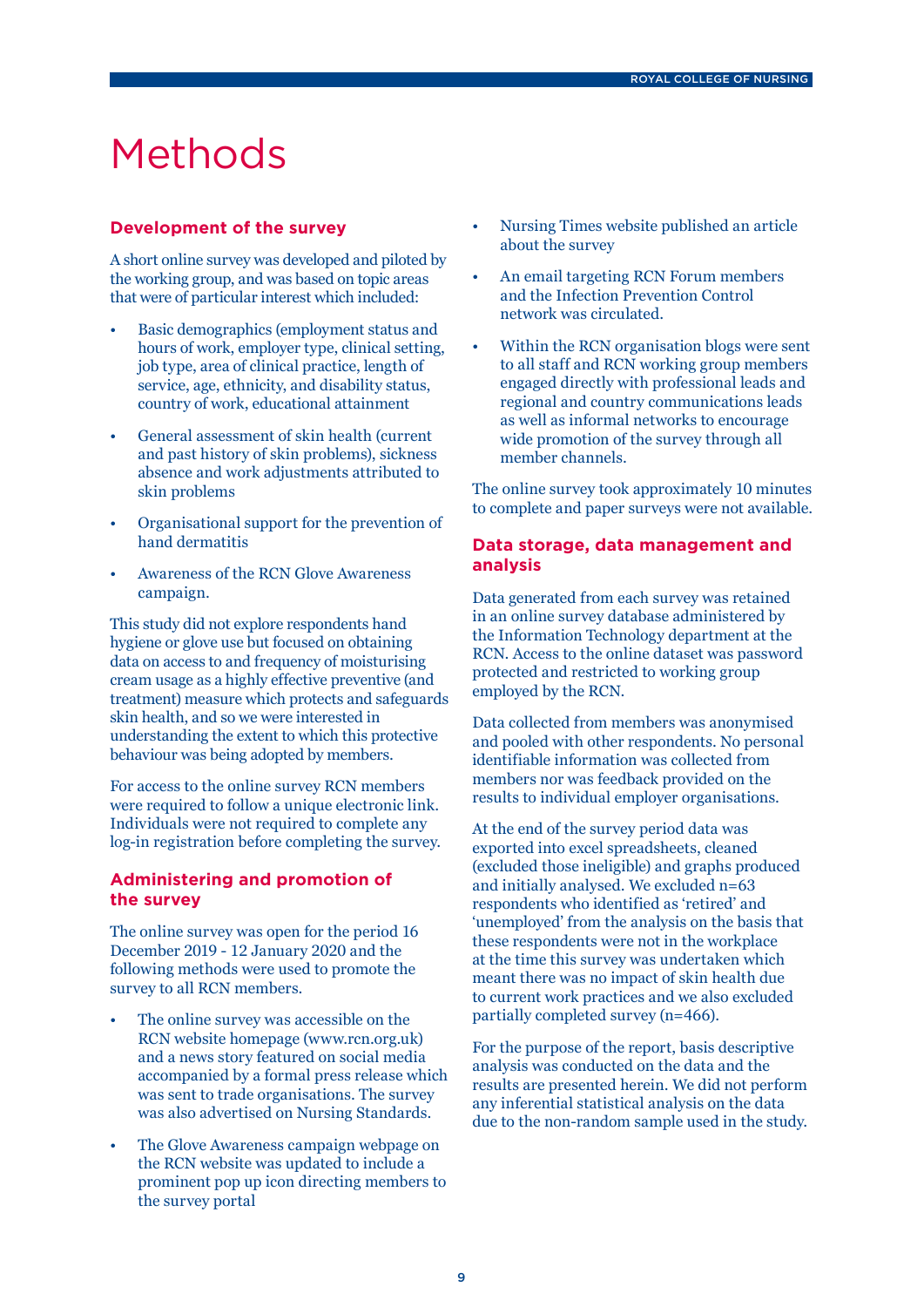# Presentation of results and discussion of key findings

**Please refer to the appendices for a full set of graphs detailing a full breakdown of all responses.**

### **Demographics**

The Royal College of Nursing had a total of 435,000 members at the time of the survey. All members were invited to contribute to the survey, of which 2074 completed the survey. 1608 members completed the survey in full and 466 members partially completed the survey.

### **Survey population**

The majority (91%, n=1390) of respondents were female followed by males (8%, n=127) and most were aged 25-64 years (90%, n=1390). The majority of respondents identified their ethnicity as White (89%, n=1367) followed by Black (4%, n=59) followed by Asian  $(3\%, n=46)$ . Over half (60%, n=920) of respondents work in hospital-based 'acute' areas of practice, with the remaining working in community, children, mental health or other sectors.

### **Employment region and status**

The majority of respondents who employed in England (81%, n=1254) followed by Scotland (10%, n=154), Wales and Northern Ireland (5%, n=76 and 4%, n=61 respectively).

The majority of respondents were in employed at the time of the survey (92%, n=1428), with student nursing staff representing a small proportion (4%, n=62) of all responses. Seventy four percent (74%, n=1143) of respondents were employed in the National Health Service (NHS) followed by independent health care organisations and primary care (GP practices) (14%, n=220 and 7%, n=98 respectively), with the majority (74%, n=1135) of respondents having worked for their current employer for 3 years or longer. Over half of respondents (66%, n=1012) reported that they worked full-time and a third (31%, n=477) were in part-time employment. Less than half (45%, n=445) reported working shift lengths on 12 hour or more with the remaining reported that they either worked 8 hours or less or mixed shift patterns (33%, n=325 and 22%, n=215 respectively).

### **Skin health and hand dermatitis, and its impact on work**

A past history of atopy (as well as being female and exposure to irritants in the workplace) is known to increase an individual's susceptibility for developing hand dermatitis in the future (Coenraads & Diepgen, 1998). In this survey we found that 71% (n=1088) of respondents reported a past history of either hay-fever, asthma or eczema anywhere on the body which is considered predictive risk factors for developing skin problems in the future and if problems arise, can then impact of the future prognosis (Lerbaek, Kyvik, Ravn, Menné, & Agner, 2008).

At the time of this survey approximately half (46%, n=709) of respondents rated the current condition of their hands as 'poor' or 'very poor' with less than a third (27%, n=413) rating their skin as 'good' or 'very good'. Approximately a quarter (27%, n=421) of respondents were neutral in their self-rating of their skin condition.

Moreover, we found 23% (n=358) of respondents reported a previous diagnosis of hand dermatitis by a treating physician and this is broadly consistent with prevalence rates in health care workers observed in previous research (Madan et al., 2019; Skudlik et al., 2009; Smit, Burdorf, & Coenraads, 1993; Thyssen et al., 2010). The causes of work-related dermatitis were mostly attributed to glove and soap usage as well as excessive hand hygiene actions (39/131, n=30%; 36/131, n=27%; 36/131, n=27% respectively). Of those who reported a past history of hand dermatitis, over a quarter (27%, n=291) also reported a history of atopy (history of hay fever, asthma, eczema). Of the respondents who reported a previous diagnosis of hand dermatitis, the time point of when diagnosis were made remained fairly consistent over time and did not vary (i.e. increase or decrease) with length of service. Moreover, while over 71% (n=139) of respondents reported the cause had been identified, the survey did not enquire about the possible predictive risk factors (work and nonwork related) which may have triggered the onset skin problems. Accordingly, it is possible respondents may have engaged in activities (e.g. housework, carer duties) outside the workplace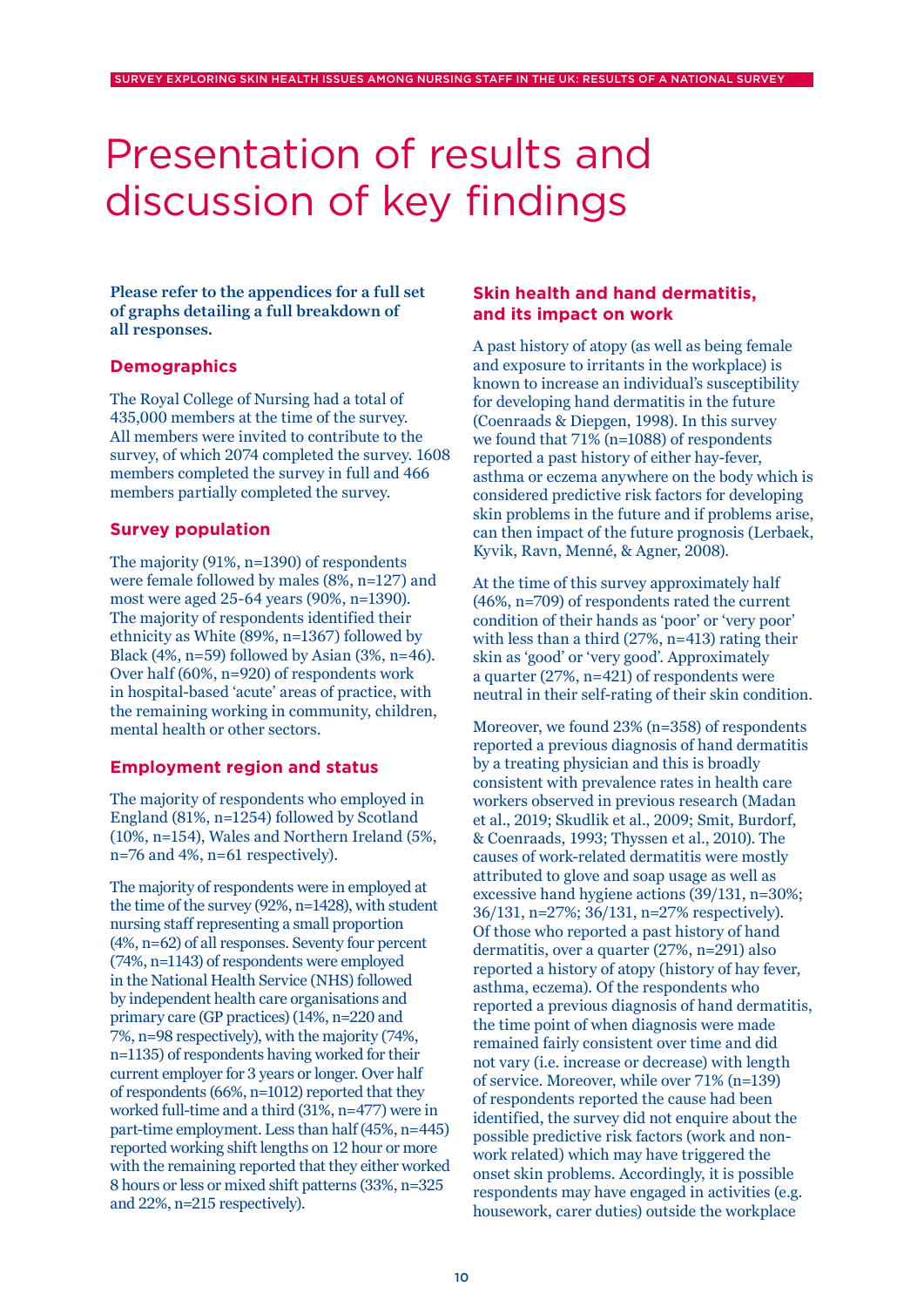which may have increased their susceptibility for developing skin problems.

Nevertheless, as illustrated in figure 1, an important finding from this survey was that vast majority (93%, n=1444) of respondents selfreported that in the previous 12 months they had experienced a range of potentially debilitating symptoms on their hands/wrists which had the capacity to impact on work functioning and quality of life, with redness and dryness the most common complaint. This was in contrast to far fewer (7%, n=101) respondents who reported experiencing no symptoms during the same period.





The results shown in figure 3 should not be regarded as evidence of hand dermatitis but rather a revealing insight into the general condition of respondents' skin health which were based on self-assessments and reflections in the absence of objective clinical assessments by a physician.

In this survey we also found that the most common region for experiencing skin problems was at the 'back of the hands' or 'in-between fingers' which is consistent with previous research examining the extent of skin problems in health care workers (Thyssen et al., 2010) (figure 2). These regions are more prone to skin problems mainly due to the thinner layer of skin coupled with poor drying techniques after handwashing.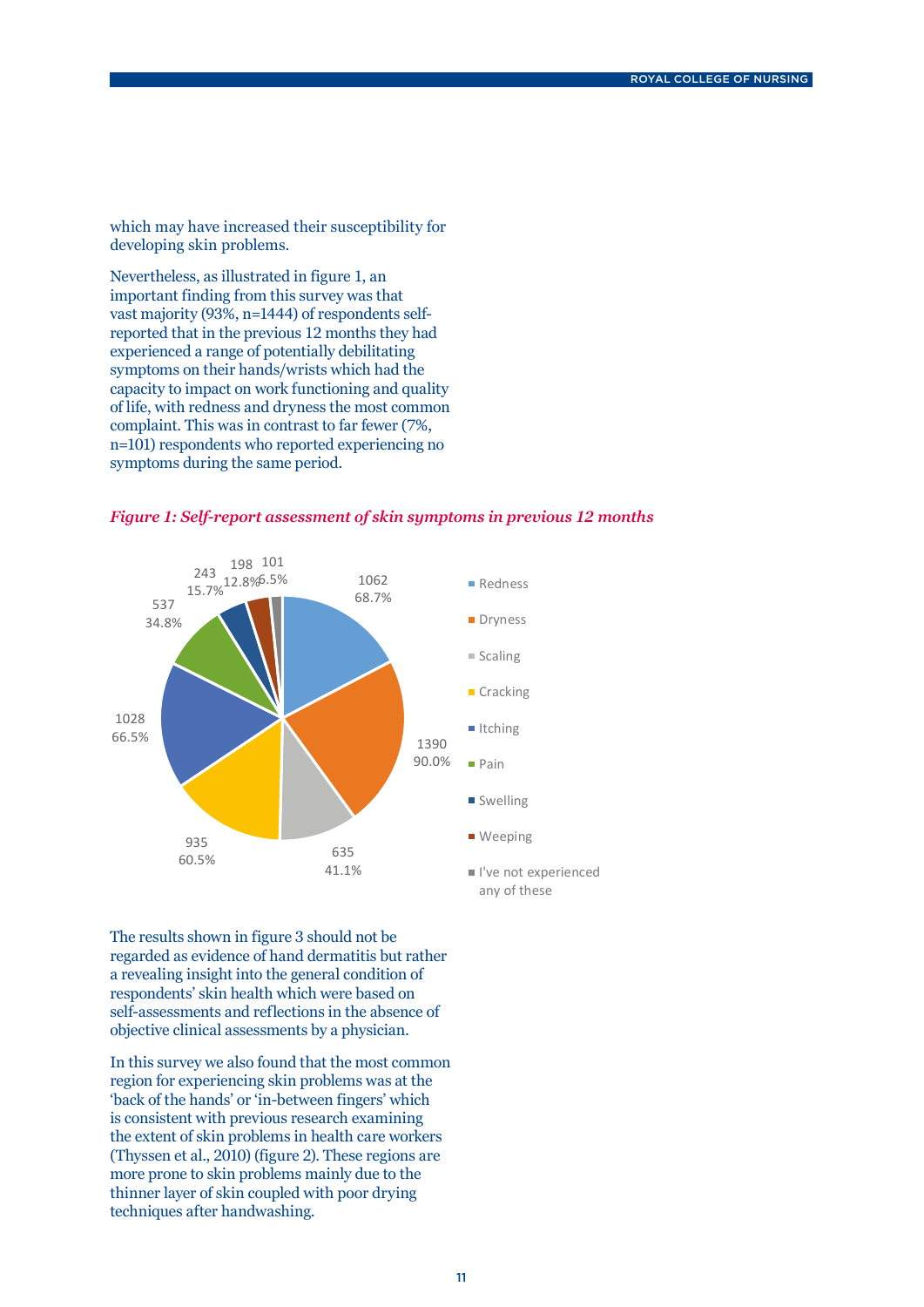

#### *Figure 2: Location of skin problems*

reover, almost all responder experiencing skin problems at some point in the nopicins at some 8% 41 5% previous 12 month period (figure 3). experiencing skin problems on the hands/wrists, of which nearly half (42%, n=614) reported that time. Moreover, almost all respondents reported At the time this survey was conducted over half (51%, n=728) of respondents were currently symptoms were present 'all' or 'nearly all' of the

One hundred and thirty one respondents suggested one or more reasons for their symptoms: wearing gloves (n= 39), soap (n= 36), excessive use of alcohol hand gel (n= 24) and having an allergy (n= 15). Miscellaneous reasons each suggested by five or fewer respondents included: exposure to chemicals

#### onrevious 12 months<br>Correvious 12 months  $\mathbf{w}$  or  $\mathbf{w}$ *Figure 3: Frequency of skin problems in the previous 12 months*

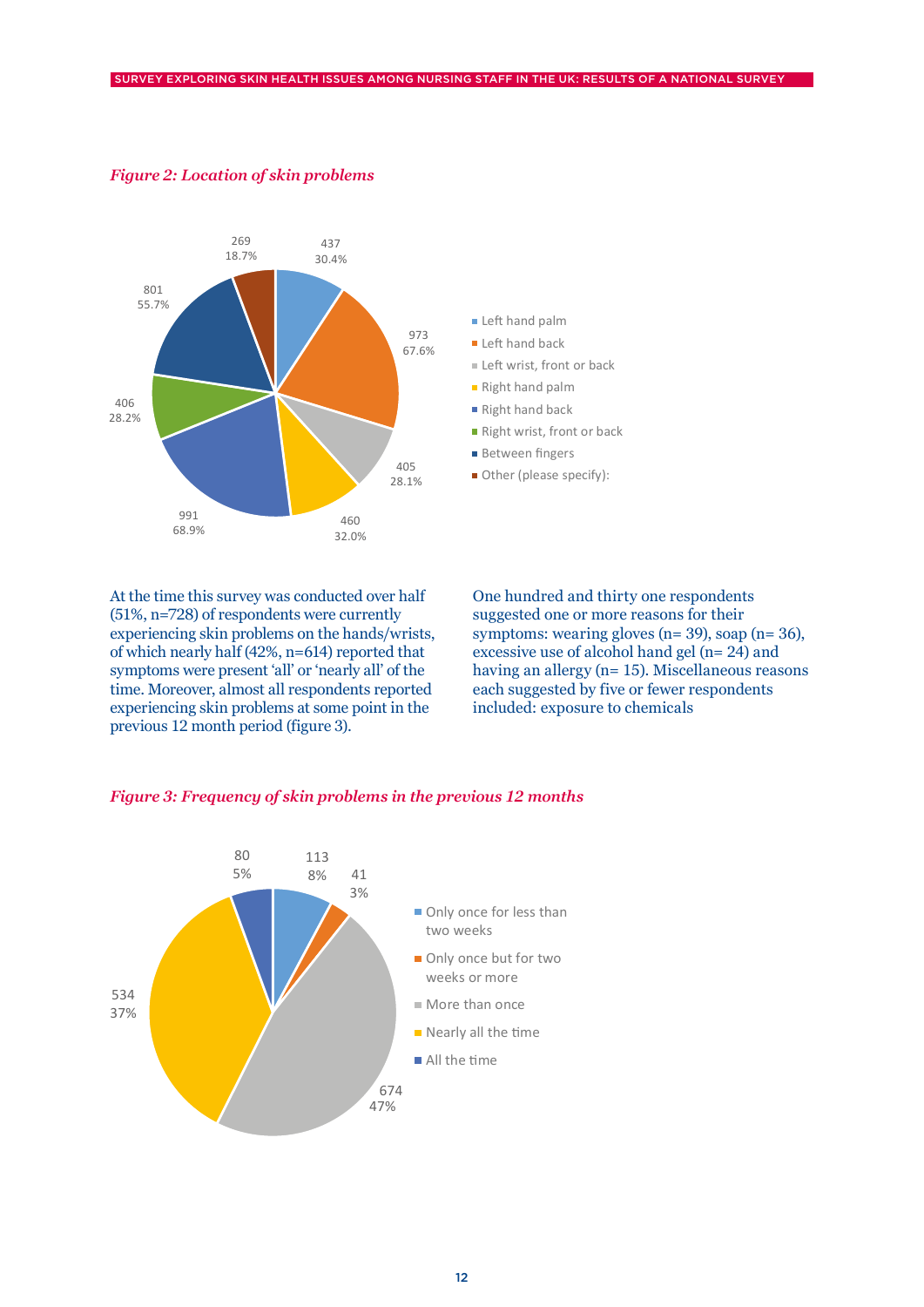A particularly worrying finding was that the majority (78%, n=1124) of respondents chose not to report skin problems to anyone in the workplace when symptoms developed despite organisational policies (particularly in the NHS sector) which generally require staff to do so. Over half of respondents only decided to disclose skin problems to their manager or seek further advice and support from their local occupational health department, with 43% (n= 138) preferring instead to disclose and seek advice from outside the workplace (GP or pharmacist), suggesting that some nursing staff may have genuine concerns about the possible consequences of disclosing skin problems to their employers. This has important implications from an occupational health and infection prevention policy perspective, and highlights the need to better understand the barriers and drivers which influence the reporting of skin problems in the workplace.

Moreover coupled with the decision by nursing staff to disclose skin problems, it is important to consider how this also influences their decisions to engage in proactive help-seeking when symptoms are impacting on work, for example when to abstain from work or request work adjustments where necessary to do so. Furthermore, we found a large proportion of respondents expressed concerns that taking time off work due to skin problems would be viewed negatively by peers/ managers and that any leave taken would have a detrimental impact on their colleagues in terms of reduced staffing levels (figure 4). This seems to suggest that it is important for nursing staff to demonstrate commitment to their job role by remaining at work despite experiencing skin problems. This was further evidence by the very small proportion (2%, n=33) of respondents who reported taking time off work in the previous 12 months due to skin problems. The decision to take time off work was also more likely to occur as the number of skin problems (symptoms) increased e.g. of the 33 respondents who took time of work due to skin problems, all had experienced three or more symptoms during the previous 12 months. Furthermore, when sick leave was taken due to skin problems the duration varied considerably i.e. 43% (n=20) were for seven days or less compared to 30% (n=10) for 14 days or more. It is important to consider this in the context of the broader issue of high presenteeism observed in the nursing workforce e.g. the RCN's biannual employment survey found the majority of all respondents (84%) reported that they had gone to work at least once in the previous 12 months, despite feeling too ill to do so (RCN, 2019). This is also reflected on the overall NHS staff survey which found that 56% of respondents (across all NHS workforce) reported attending work in the last three months despite not feeling well enough to work (NHS England, 2020). Collectively these issues further highlight the important role that the workplace culture (including management support) can play in facilitating or inhibiting help-seeking behaviours by staff when skin problems arise.

In addition, for those who sought advice either from occupational health and managers because of skin problems, 83 respondents then required work adjustments (relocated to a different work setting) to support them to remain at work, of which nearly three-quarters (70%, n=57) required work adjustments in place for 14 days or longer. Approximately three quarters required work adjustments due to 'dryness', 'redness' and 'dryness' symptoms and over half in response to 'cracking' and 'scaling' symptoms.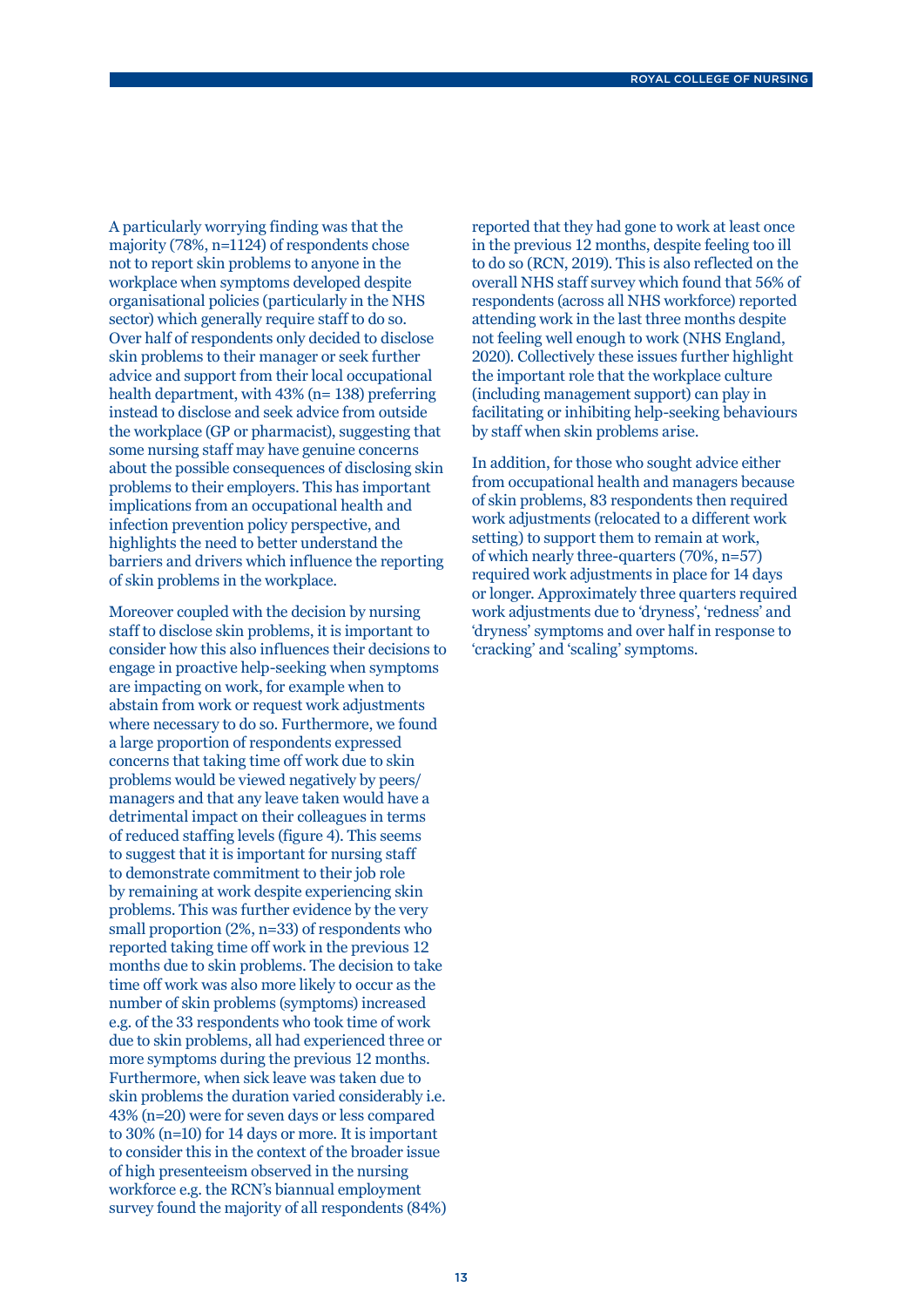

### *Figure 4: Reasons for continuing to work*

- symptoms that made w symptoms that made work difficult I wanted to work, despite having
- I was concerned that I didn't have sick leave entitlements
- $\blacksquare$  I was concerned that it may be viewed negatively by my peers viewed negatively by my peers and manager is concerned t
- I was concerned this may impact - Twas concerned this may impact<br>staffing levels
- I didn't know about where to go to for support the report interests go
- I didn't know about organisational policies and procedures relating to the reporting of skin problems



#### *Figure 5: Symptoms and Age*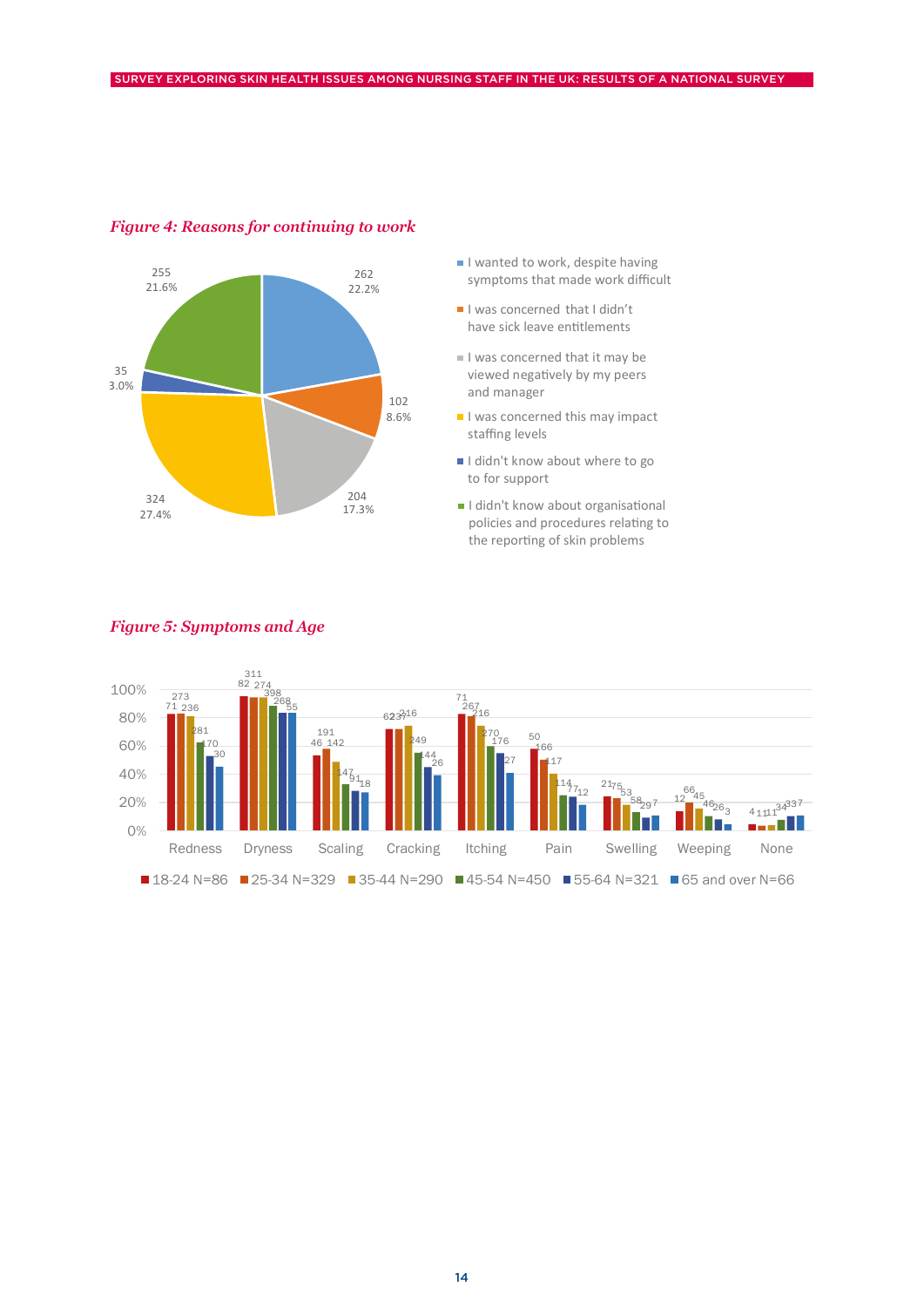As illustrated in figure 5, the most common skin problem (symptom) experienced by all nursing staff regardless of age was 'dryness'. However, we found that younger nursing staff (18-44 years) were more likely to experience multiple skin problems with 'redness', 'cracking' and 'itching' most common. The high prevalence of symptoms in younger health care workers is consistent with previous research which has shown that nursing staff are typically at increased risk of developing skin problems soon after starting their nursing training (Skudlik et al., 2009; Smith et al., 2006). Conversely, the survey found that symptoms were generally experienced less often as nursing staff progressed in their nursing career, however, this should not be taken as evidence that increasing workplace exposure and age are protective factors for the development of skin problems in nursing staff.

#### **Symptoms, job role and shifts (hours/type)**

As highlighted above, in this survey approximately 80% (n=1388) of respondents across all job roles (student, community nursing, management, hospital based, mental health, other) reported 'dryness' as the most commonly experienced skin problem (symptom). However we did not find any noteworthy variation in the number of hours worked (<8 hours or >12 hours or more) or shift type (full-time vs part-time) and the proportion of nursing staff who experienced specific symptoms, suggesting that an increase in time spent in the workplace did not lead to an increase the risk of respondents developing skin problems (symptoms).

### **Impact of skin problems on hand hygiene measures and work**

In this survey we found that skin problems can discourage nursing staff from engaging in ongoing protective behaviours to minimise the transmission of pathogens (such as using antibacterial gels for decontamination or the wearing of gloves when performing clinical tasks) particularly if pain or discomfort is experienced or where there are genuine concerns are held that these type of preventative action may irritate an existing condition. For example we found over half (53%, n=758) of respondents had to either limit or stop using sanitiser or washing their hands/wrists with soap and water and 18% (n=258) had to limit or stop wearing examination or surgical gloves when skin problems developed. In particular, we found that the presence of symptoms relating to 'dryness', 'redness', 'cracking' and 'itching' were more likely to discourage nursing staff from engaging in good hand care practices (use of anti-bacterial gels or wearing gloves).

#### **Use of moisturising cream which contains emollients**

The regular application of hand moisturising creams remains the cornerstone of effective hand dermatitis prevention and treatment (NHS Plus, 2009) and we were encouraged to see that the vast majority of respondents reported using hand creams at least once during the day, with over half using cream several times which is in keeping with current best practice guidelines (Figure 6).



#### *Figure 6: Frequency of hand cream use at work*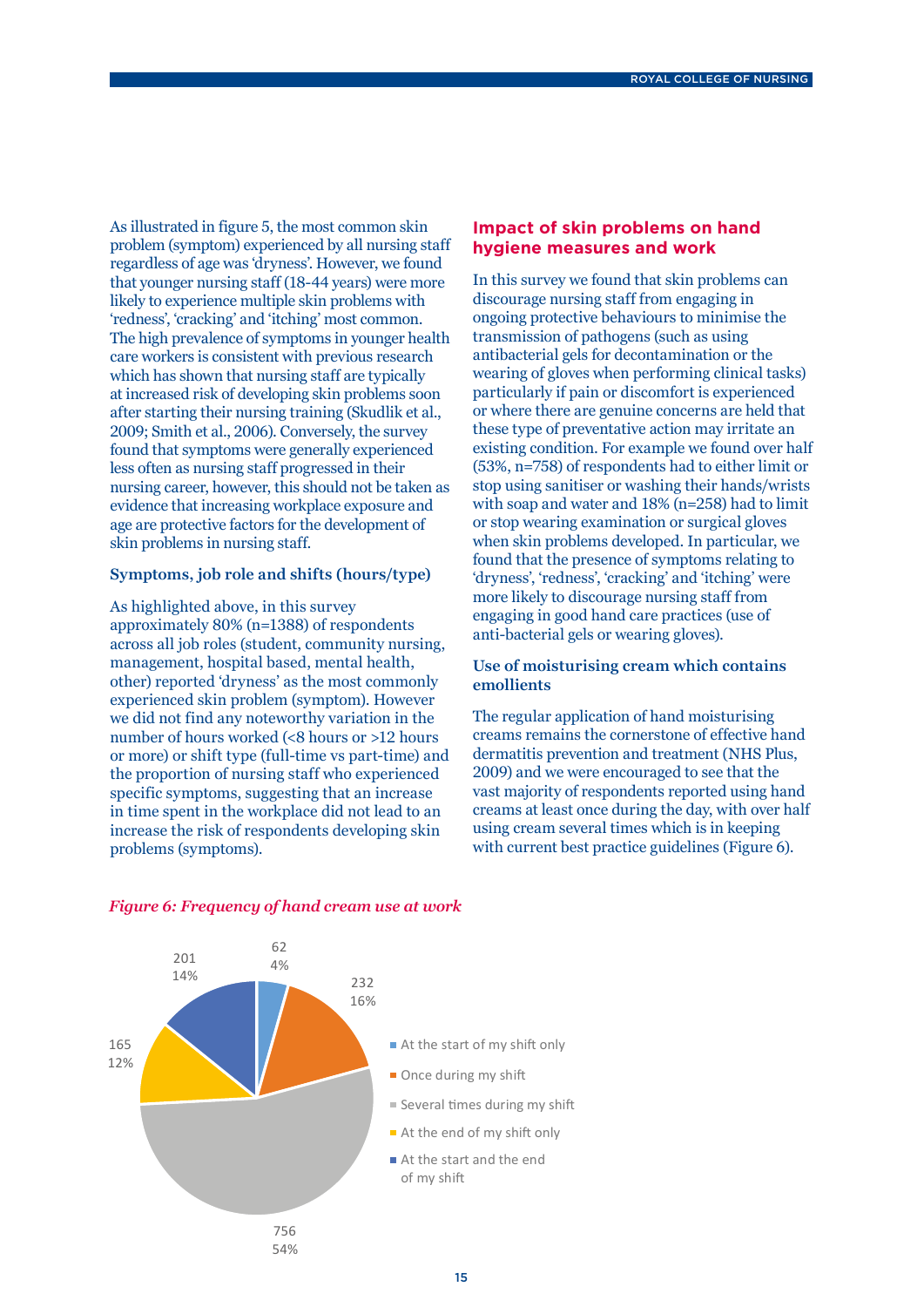In this survey we found that over of half (51%, n=788) of respondents had a preference for using hand cream products brought into the workplace by themselves as opposed to those who had a preference for using supplies providers by their employer either in individual supplies or those available in ward-based communal dispensers (10%, n=155 and 32%, n=493 respectively). The preference for using personal supplies of hand cream was similar across all workplace settings (hospital based, primary/community care, care homes and other). Nevertheless it was concerning to note that a small proportion either did not have routine access to any moisturising cream in the workplace or had to rely on products supplied by patients/public (6%, n=99 and 1%, n=8 respectively). Moreover, the survey found that community/GP/care home based nursing staff were more likely than hospital based nursing staff to rely on personal supplies of moisturising creams as opposed to supplies issued by the workplace (see table 48 in the appendix). Nevertheless, there is still onus on employers to ensure staff have access to appropriate supplies of moisturising cream at all times in the workplace.

In addition, we compared the frequency of hand cream usage across different workplace settings (hospital, community/primary care, care home and other) and it was encouraging to find that approximately half (48%-56%) of all respondents for each workplace setting reported using hand cream at least several times a days, with less than a quarter (23%-33%) of respondents reporting usage only once per day.

Moreover, as illustrated in figure 7 we found that hand moisturising cream appeared to be used more often as a treatment when one or more symptoms ('dryness' and 'redness') had developed rather than being applied as a preventative measure. More specifically, of those that applied hand cream several times a day there were only 5% (n=39) who reported no symptoms despite the potential impact of exposures in the workplace (wet-work) and current guidelines which recommend regular usage during shifts as an important preventative measure.



#### *Figure 7: Symptoms and Creams Usage*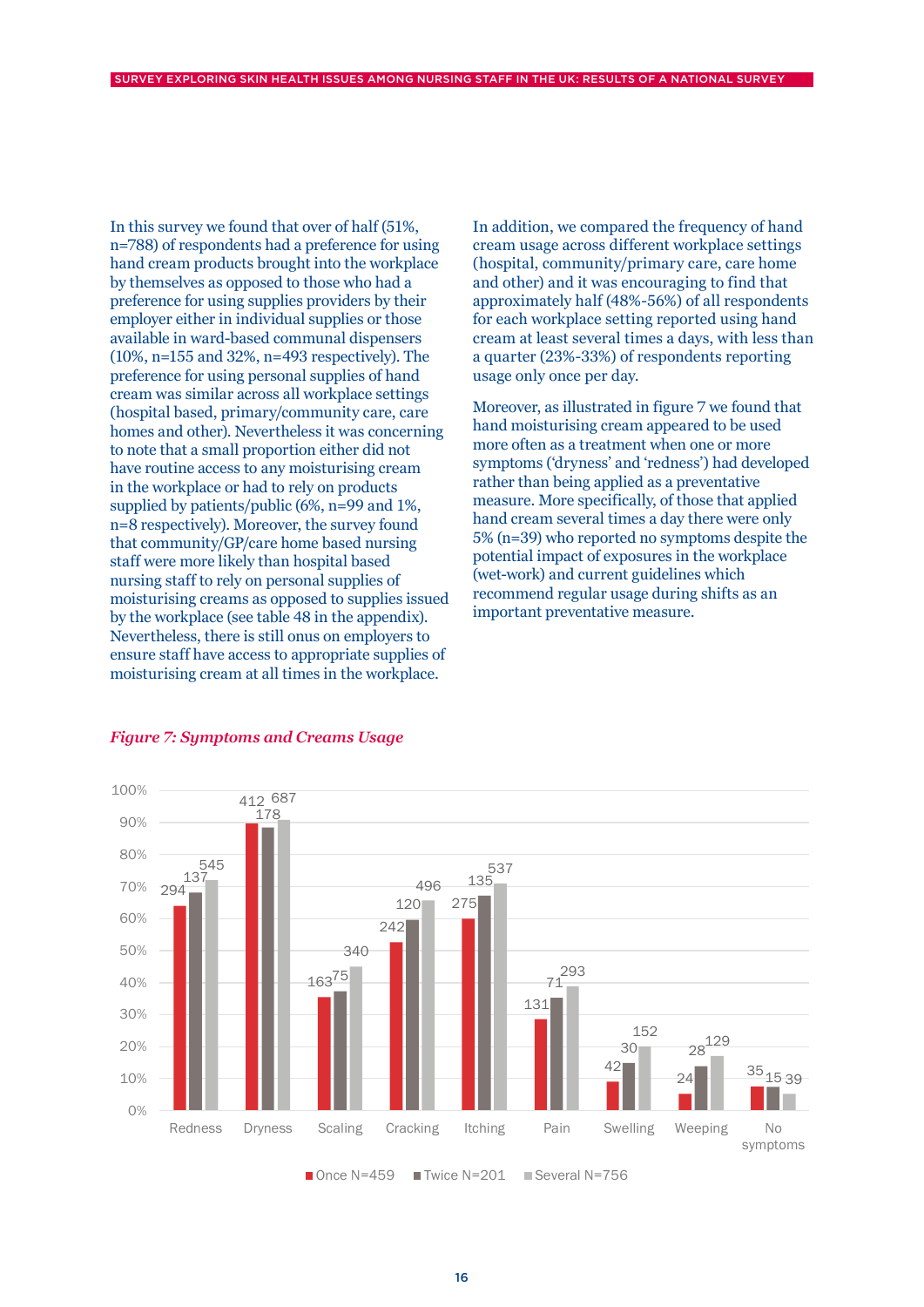In addition, we also compared respondents selfrating of the condition of their hands with the frequency of hand cream usage and found wide variation in responses. In particular, there was a large proportion of respondents (46%, n=651) who self-rated the condition of their hands as poor/very poor despite in this group using hand cream either once or several times a day compared to a small proportion of respondents (27%, n=376) those who rated their hands as good/very good when using hand cream.

(When interpreting the above information it is important to note that for the question 'What hand cream/emollients do you have access to in the workplace', respondents were not able to select 'all options which apply' to their own experience therefore the responses are most likely 'which cream they are most likely to use' rather than 'which cream they have access to').

#### **Education and training relating to skin care at work**

Another important finding from this survey related to the provision of education and training to equip nursing staff with the knowledge and skills required to engage in good hand care practices at work. In this survey, we found less than half (42%, n=643) of respondents across the various workplace settings (NHS, primary care, independent health care organisations or other) reported that they had received skin care health information or training, with even fewer (26%, n=397) having received any specific guidance on how to spot the early warning signs of work-related dermatitis. This finding was of particular concern given the requirement for NHS organisations in particular, to provide hand hygiene training across their workforces either at induction or as part of mandatory updates.

### **Routine health surveillance and skin checks at work**

In this survey we found only 16% (n=239) of respondents reported that hand/wrist skin checks were carried out in their workplace in the past 12 months and this raises concerns about the lack of routine skin health surveillance across health care sector. Where skin checks were provided we found wide variation in who was responsible for conducting these (manager,

colleague, occupational health team, infection control team) and also in the frequency of when they occurred (i.e. 8%, n=19 'monthly' compared to 55%, n=132 'annually').

From an occupational health and infection prevention policy perspective, embedding an effective workplace skin health surveillance approach for monitoring and detecting skin issues remains a challenge for many health care organisations, and this issue continues to gain prominence in light of recent changes to regulatory compliance requirements set out by the Health and Safety Executive (HSE) (Health and Safety Executive, 2020a). Nevertheless, it is important to recognise that implementing an effective mass workplace health surveillance response which complies with HSE guidance will have significant resource and financial implications for organisations. In response to this, health care organisations under the direction of occupational health and infection prevention teams, are exploring new and novel surveillance systems which are pragmatic in their approach and effective in identifying occupational skin disease among workers whilst mitigating against the risk of future enforcement and financial penalties for non-compliance. Such approaches could include embedding skin surveillance part of routine work practices e.g. during one-to-one meetings between staff and managers, team meetings, annual flu jab clinics or health and safety training days. One such approach would be to implement a reliable screening tool nursing staff could use to self-assess and report the presence or absence of skin problems namely, hand dermatitis. Researchers who led on the SCIN trial (Madan et al., 2020) developed and tested the reliability of such a tool which included one question i.e. 'In your opinion, do you currently have hand/wrist dermatitis?' with the response options Yes/No/Unsure. The researchers found that nursing staff (including student nursing staff) were overwhelmingly able to reliably self-assess themselves as 'not' having hand dermatitis and so have recommended that this tool be used as part of future mass skin health surveillance. The benefits of using such a tool is that is clinicallyand very cost-effective to deliver and that only positive cases would need to be follow-up for formal assessment and management (Further details are outlined under Recommendations).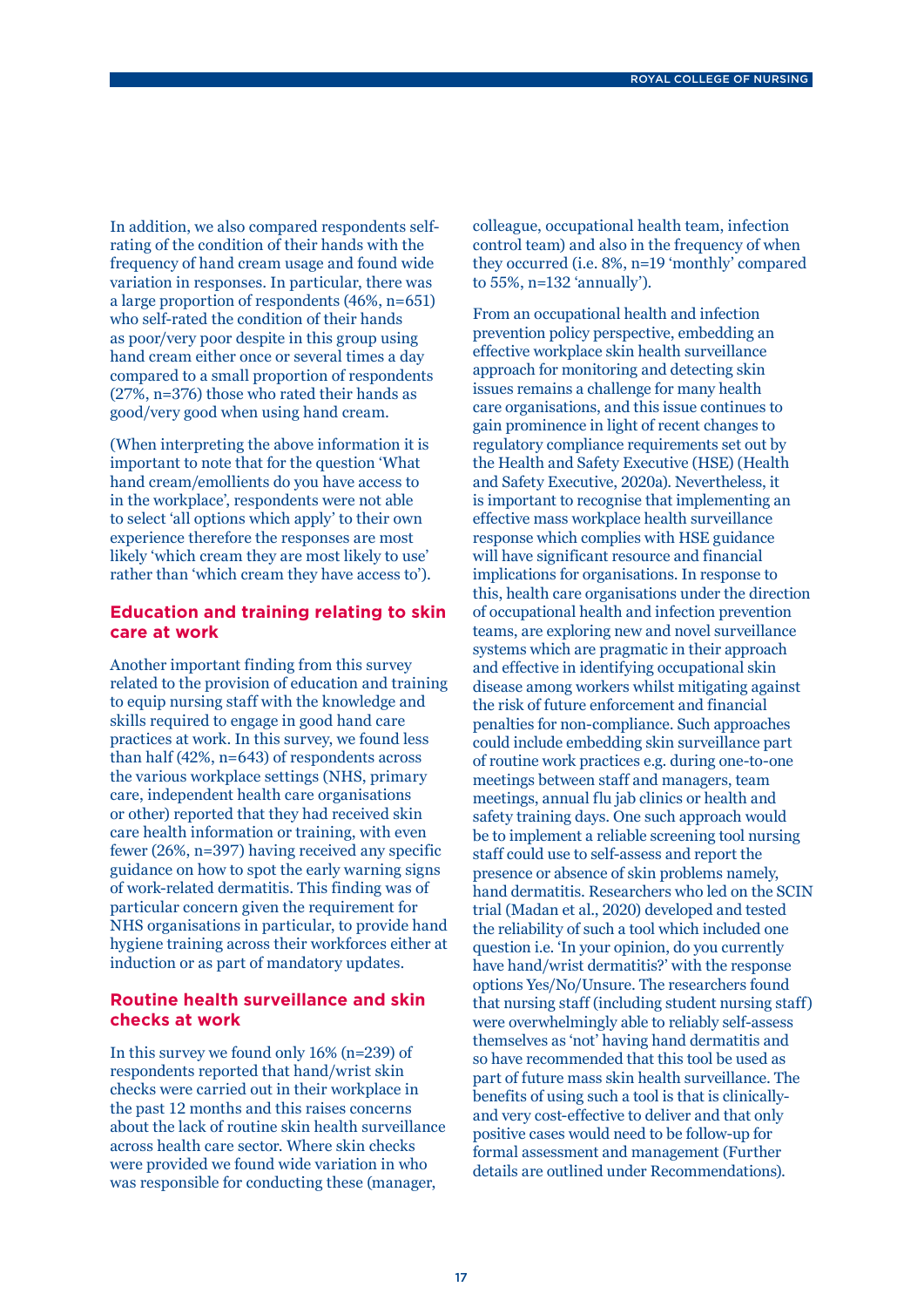### **Awareness of RCN Glove Awareness Week and suggested strategies to improve skin health**

In this survey we are interested in better understanding members' general awareness and knowledge the RCNs Glove Awareness campaign, and importantly to identify areas where further promotional work is required. Of the total number who completed the survey, only 26% (n=398) of members reported that they were aware of the Glove Awareness Week. Of this, over half (64%, n=251) received information about the campaign directly from the Royal College of Nursing with lesser (28%, n=109) gaining awareness via social media platforms. The workplace environment and professional publications (including the Nursing press) were less effective in raising the profile of the campaign to the nursing workforce. Nevertheless this survey captured valuable feedback from members on how skin health might be improved. This question was answered by 477, most providing more than one suggestion. These included: greater publicity to raise awareness of skin problems, for example campaigns, promotional materials and via social media (n=122), better access to hand cream or more effective hand cream (n=98), better hand hygiene products (n=75), improved education for health workers such as how to care for hands and occupational health entitlements (n=69), increasing managers' awareness of skin problems (n=45), better gloves (n=17), regular skin checks (n=15) and better access to occupational health services (n=14). A number of suggestions were made by individuals that are not easily achievable such as better staffing or shorter shifts. There were also a few suggestions not compatible with standard infection prevention protocols: cooler tap water (it is maintained at 600C or higher in hospitals to prevent Legionella infection) and replacing paper towels with cotton roller towels (potential for cross-infection). Of the 477 supplying detailed answers, 122 could not identify any action that could be taken. In a few cases individuals had solved the problem for themselves by avoiding exposure to particular chemicals (a different one in each case).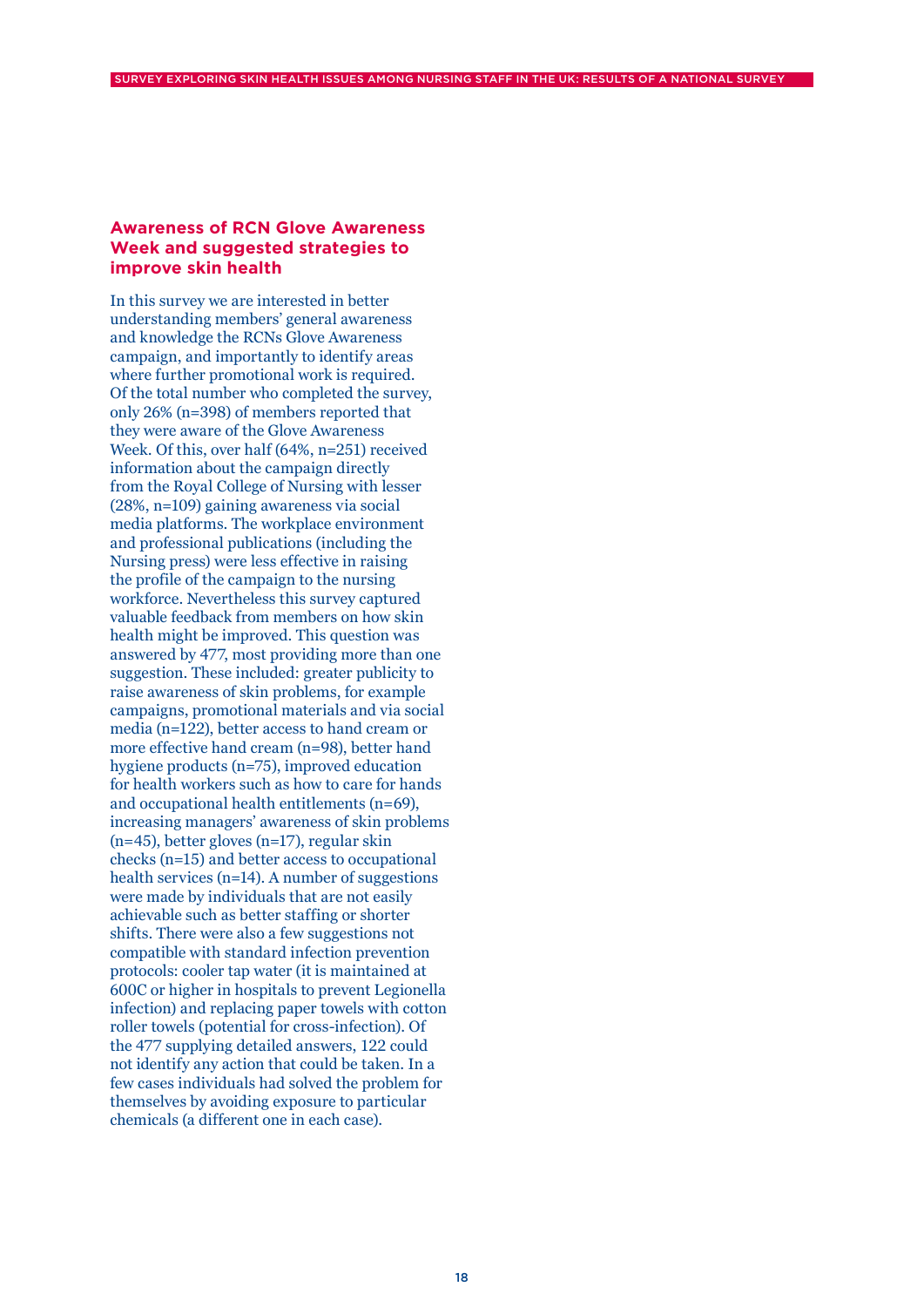# Recommendations

In light of the findings from this survey the following recommendations are made. These are categorised into employer, employee, RCN (other partner organisation) and regulatory responsibilities with recommended actions that can be taken.

| 1. Employer responsibilities                                                                  | <b>Recommended actions</b>                                                                                                                                                                                                                                                                                                                                                                                                                                                                                                                                                                                                                                                                                                                                                                                                                                                                                                                                                                                                                                                                                |
|-----------------------------------------------------------------------------------------------|-----------------------------------------------------------------------------------------------------------------------------------------------------------------------------------------------------------------------------------------------------------------------------------------------------------------------------------------------------------------------------------------------------------------------------------------------------------------------------------------------------------------------------------------------------------------------------------------------------------------------------------------------------------------------------------------------------------------------------------------------------------------------------------------------------------------------------------------------------------------------------------------------------------------------------------------------------------------------------------------------------------------------------------------------------------------------------------------------------------|
| Strategies for promoting and<br>supporting good hand care at work<br>(Practice and Education) | Employers to ensure that they are meeting the requirements of the<br>$\bullet$<br>COSHH regulations and identifying who is at-risk of hand dermatitis<br>and how they may be exposed, and putting in measures to prevent<br>and manage risk including health surveillance programmes<br>Employers to ensure robust health surveillance programmes are in<br>$\bullet$<br>place and to consider using existing interactions with staff such as<br>one-to-ones; team meetings, annual flu jab or staff appraisals to<br>check skin. (see next recommendation for more details)<br>Employers to actively and regularly promote the importance of<br>$\bullet$<br>good hand care at induction and mandatory education updates<br>as well as staff forums (team meetings, during hand over) and to<br>remind staff of skin health information and resources which are<br>available to them<br>Employers to review and where necessary enhance the availability<br>$\bullet$<br>of moisturising cream as well as the signage used to highlight the                                                              |
|                                                                                               | location of hand cream dispensers in workplace settings<br>Employers to consider offering staff free individual supplies of<br>$\bullet$<br>emollient hand cream for use in the workplace<br>Employers to reinforce the important role that occupational health<br>$\bullet$<br>teams play in providing care and support to staff when skin health<br>issues arise (which may include practical work adjustments to<br>support staff to remain at work as well as fast tracking referral<br>pathway to local dermatology). Employers should also ensure<br>timely management and self-referrals to OH are available.<br>Employers (individual work location e.g. wards, clinics) to create<br>$\bullet$<br>innovative opportunities for nursing staff to apply hand cream<br>during shifts. For instance, embedding usage of hand cream<br>behaviour as a team activity during shift hand over.<br>Review and where necessary update hand hygiene training<br>$\bullet$<br>modules to ensure content includes, in addition to advice on<br>when and how to wash hands, practical advice on good hand care |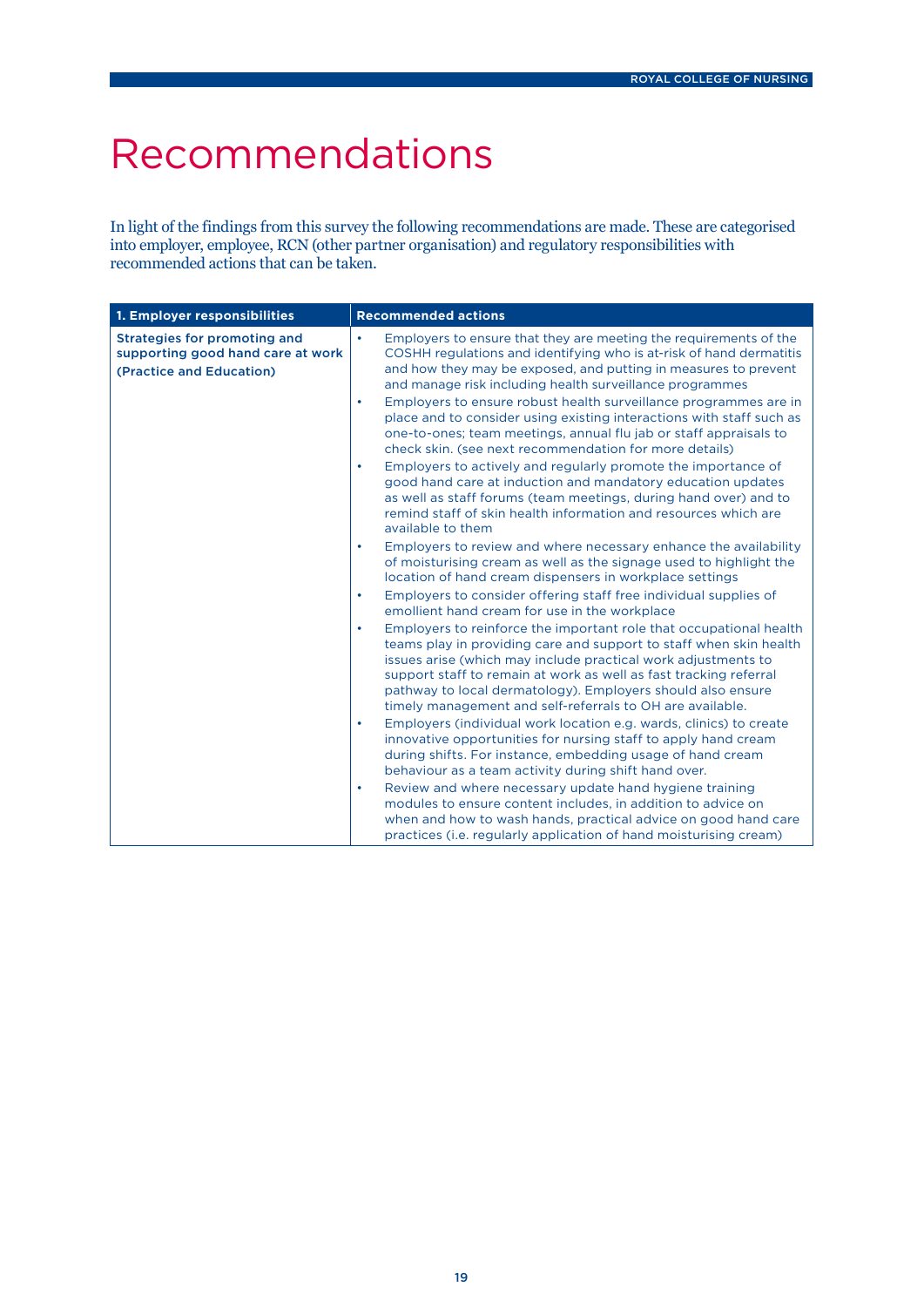| 2. Employee responsibilities                                                                                                                                                                                    | <b>Recommended actions</b>                                                                                                                                                                                                                                                                                                                                                                                                                                                                                                                                                                                                                                                                                                                                                                                                                                                                                                                                                                                                                                                                                   |
|-----------------------------------------------------------------------------------------------------------------------------------------------------------------------------------------------------------------|--------------------------------------------------------------------------------------------------------------------------------------------------------------------------------------------------------------------------------------------------------------------------------------------------------------------------------------------------------------------------------------------------------------------------------------------------------------------------------------------------------------------------------------------------------------------------------------------------------------------------------------------------------------------------------------------------------------------------------------------------------------------------------------------------------------------------------------------------------------------------------------------------------------------------------------------------------------------------------------------------------------------------------------------------------------------------------------------------------------|
| <b>Strategies for promoting and</b><br>supporting good hand care at work<br>(Practice)                                                                                                                          | All nursing staff to model good hand care actions and behaviours in<br>the workplace and encourage peers to do so in a supportive manner.<br>Senior organisational leaders and managers to lead by example<br>$\bullet$<br>and to use their professional networks and influence to promote a<br>workplace culture which actively supports good hand care practices.                                                                                                                                                                                                                                                                                                                                                                                                                                                                                                                                                                                                                                                                                                                                          |
| Reinforcing the requirement to<br>follow existing hand care policy<br>and procedure<br>(Policy and Practice)                                                                                                    | All nursing staff to follow recommended hand care advice as<br>$\bullet$<br>outlined in relevant policies and guidelines.<br>All members are reminded of their responsibility to adhere to<br>$\bullet$<br>organisational policies with regard to the disclosure and reporting<br>of skin problems at work.                                                                                                                                                                                                                                                                                                                                                                                                                                                                                                                                                                                                                                                                                                                                                                                                  |
| <b>3. ROYAL COLLEGE OF NURSING</b><br>(or partner organisations)<br>responsibilities.<br>(A decision on which organisations<br>should be responsible for leading<br>on each of these will need to be<br>agreed) | <b>Recommended actions</b>                                                                                                                                                                                                                                                                                                                                                                                                                                                                                                                                                                                                                                                                                                                                                                                                                                                                                                                                                                                                                                                                                   |
| <b>Strategies for promoting and</b><br>supporting good hand care at work<br>(Education)                                                                                                                         | $\bullet$<br>To coincide with activity supporting the 2020 Glove Awareness<br>Week campaign develop targeted messaging and promotional<br>material which emphasises the benefits of regularly (after, during<br>and after shifts) applying hand moisturising cream at work as a<br>highly effective preventative strategy. In addition, use messaging<br>to demystify the use of anti-bacterial gels as a safe alternative<br>to soap and water. This should include messaging that many<br>anti-bacterial gels contain moisturising ingredients designed to<br>minimise skin irritation when applied as dire<br>Educational institutions to incorporate evidenced-based hand care<br>$\bullet$<br>information and training as part of pre-registration nursing and<br>midwifery training. This should include the provision of personal<br>supplies of hand moisturising creams containing emollients for<br>students to use during their clinical placements. This would also<br>help to embed the importance of good hand care practices early<br>on in nursing staff' professional training and careers. |
| <b>RCN Glove Awareness campaign</b><br>(Education)                                                                                                                                                              | Enhance marketing and promotional activities to raise the profile of<br>the Glove Awareness Week among all members and periods of<br>associated activity.                                                                                                                                                                                                                                                                                                                                                                                                                                                                                                                                                                                                                                                                                                                                                                                                                                                                                                                                                    |
| <b>Dissemination of survey results</b><br>and future research<br>(Education)                                                                                                                                    | $\bullet$<br>Presentation of survey results across professional forums<br>Glove Awareness Week (2020) activity<br>Faculty/Society of Occupational Medicine conference in<br>٠<br>Edinburgh<br>Publication of a manuscript in a relevant scientific journal<br>Relevant infection prevention and control, occupational health<br>and employment events<br>Conduct a qualitative study (focus-group interviews) with<br>$\bullet$<br>members to explore in more detail issues relating to the promotion<br>and prevention of skin health in the workplace as one element of<br>evidence generation to inform clinical practice. In particular this<br>would help to better understand the factors which impact on the<br>uptake hand hygiene measures (including use of hand moisturising<br>cream) and of the reporting of skin problems when issues arise.                                                                                                                                                                                                                                                   |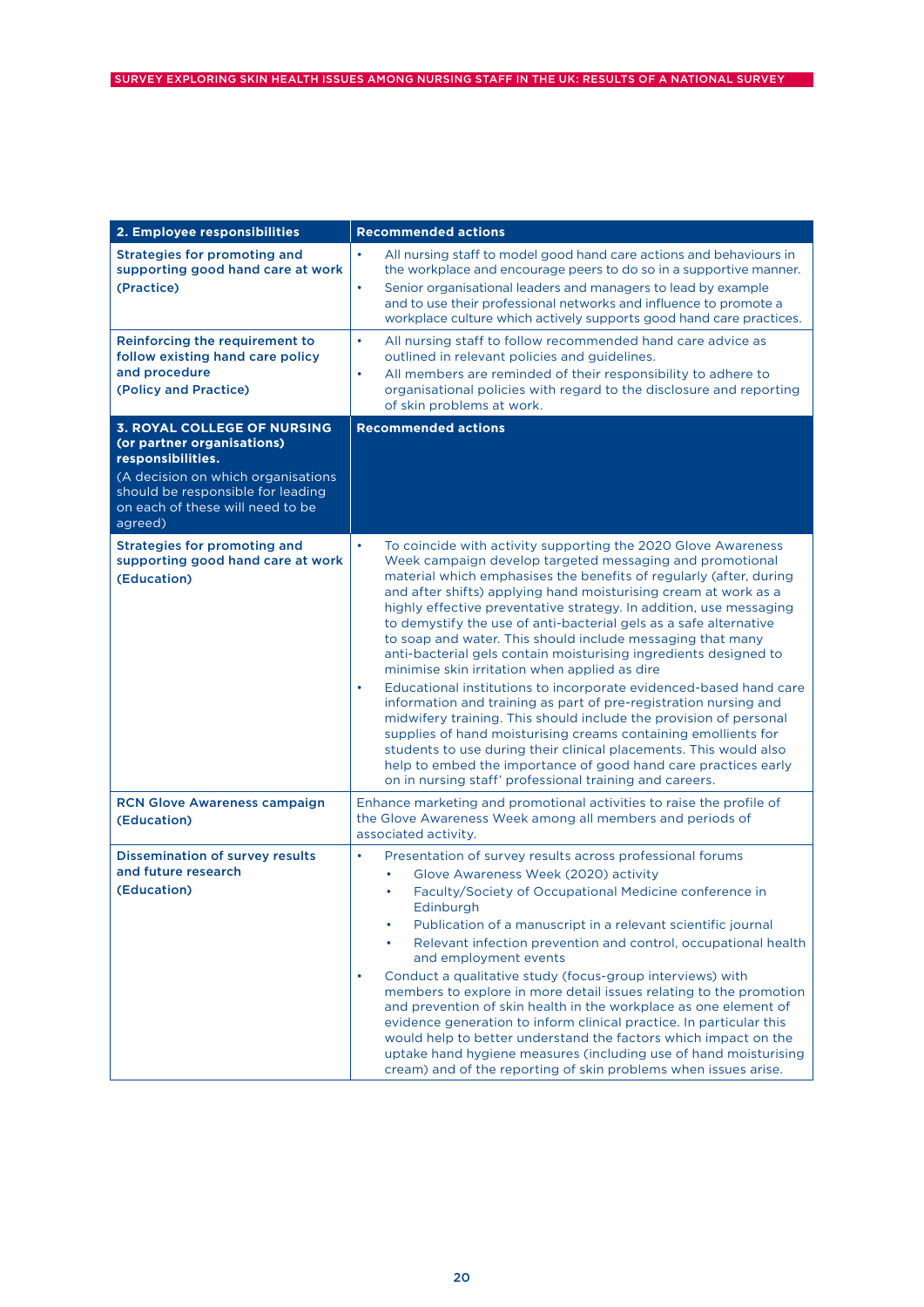| 4. Regulator<br>(Health and Safety Executive)<br>(Policy)                                                                                   | <b>Recommended actions</b>                                                                                                                                                                                                                                                                                                                                                                                                                                                                                                                                                                                                                                                                                                                                                                                                                                                                                                                                                                                                                                                                                                                                                                                                                                                                                                                                                                                                              |
|---------------------------------------------------------------------------------------------------------------------------------------------|-----------------------------------------------------------------------------------------------------------------------------------------------------------------------------------------------------------------------------------------------------------------------------------------------------------------------------------------------------------------------------------------------------------------------------------------------------------------------------------------------------------------------------------------------------------------------------------------------------------------------------------------------------------------------------------------------------------------------------------------------------------------------------------------------------------------------------------------------------------------------------------------------------------------------------------------------------------------------------------------------------------------------------------------------------------------------------------------------------------------------------------------------------------------------------------------------------------------------------------------------------------------------------------------------------------------------------------------------------------------------------------------------------------------------------------------|
| Raise the importance of reporting<br>skin problems across all local<br>regulators and health care<br>organisations<br>(Policy and Practice) | Local regulators to promote the importance of reporting of data<br>relating to skin problems to THOR (The Health and Occupation<br>Research Network group based at the University of Manchester) across<br>all health care organisations.<br>This should be aligned with reporting requirements outlined in the<br>'RIDDOR- Reporting of Injuries, Diseases, and Dangerous Occurrences<br>Regulation which stipulates a reporting procedure to be followed<br>when diagnoses are made for certain diseases, including occupational<br>dermatitis (Health & Safety Executive, 2013).                                                                                                                                                                                                                                                                                                                                                                                                                                                                                                                                                                                                                                                                                                                                                                                                                                                     |
| A novel workplace health<br>surveillance approach<br>(Use of an effective screening tool)<br>(Policy and Practice)                          | The HSE to explore in partnership with the RCN and working group<br>members the viability of adopting the proposed standardised workplace<br>health surveillance screening tool for use in the health care sector.<br>If support for the above proposal is given then employers should<br>explore the practicalities of incorporating this skin surveillance as part<br>of other existing routine workplace interactions e.g. hand hygiene<br>training, one-to-one meetings between staff and managers, team<br>meetings, annual flu jabs sessions/health and safety training).<br>Where appropriate, skin surveillance should include use the brief<br>'skin health check' self-assessment questionnaire (such as the tool<br>developed for use in the SCIN trial). This tool only requires nursing<br>staff to answer one question i.e. 'In your opinion, do you currently have<br>hand/wrist dermatitis?' with the response options Yes/No/Unsure. This<br>tried and tested method could be embedded as part of annual hand<br>hygiene training and where positive (yes) or unsure cases are reported<br>then nursing staff are required to take selfie hand photos which are<br>then emailed to local OH teams for formal assessment and follow-up<br>consultation where necessary.<br>To carry out regular proactive inspections of health care<br>establishments to ensure they are meeting the requirements<br>outline in COSHH. |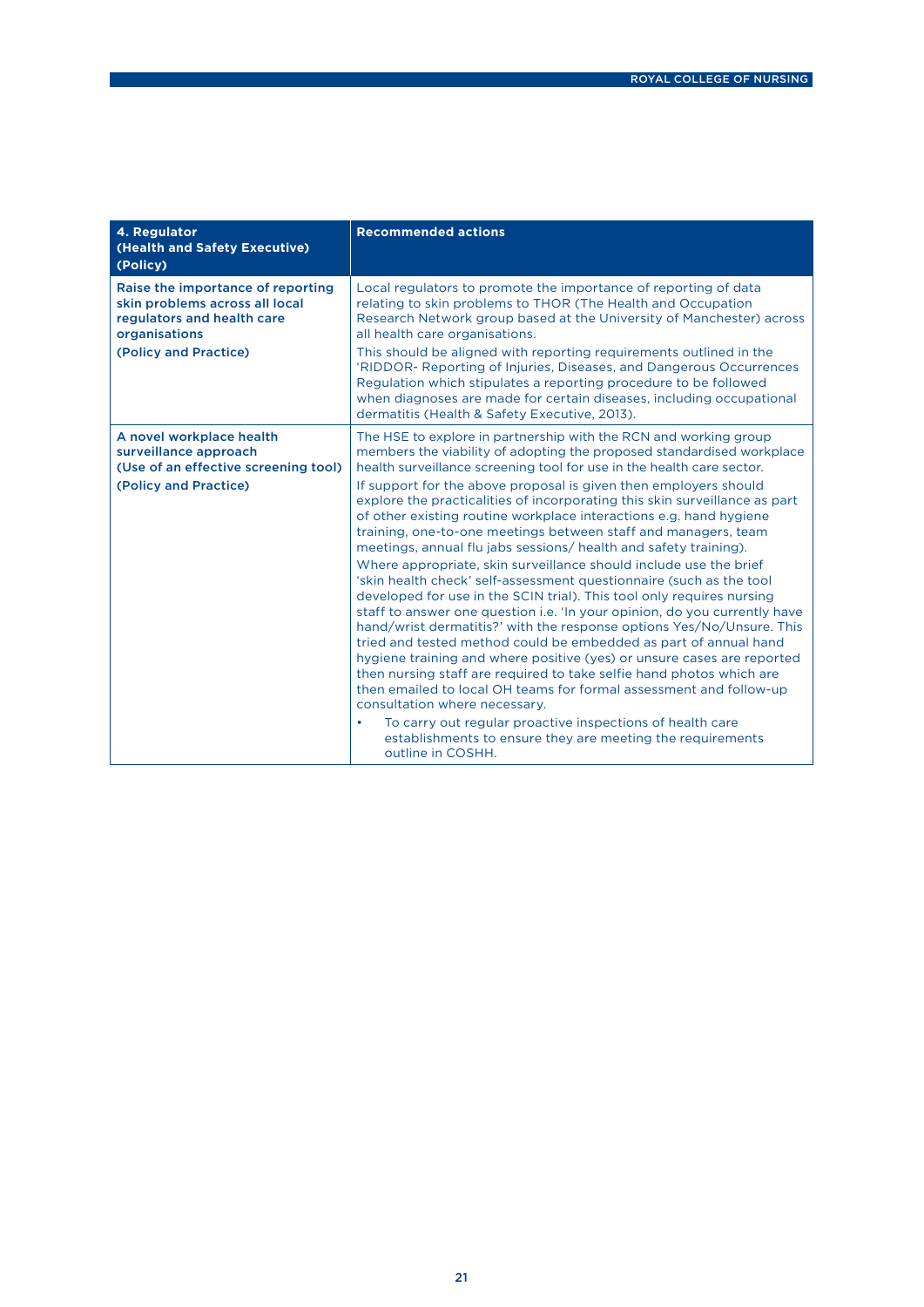### **Strengths of the survey**

- First national survey of RCN members relating to skin health at work
- Respondents represented a diverse range of job roles and workplace settings
- Valuable feedback was obtained to inform future skin health resources and initiatives

#### **Limitations of the survey**

- The results are not fully representative of all RCN members.
- Respondents may have been more motivated to take part in the survey because of strong personal reasons e.g. those with a current or past history skin problems (selection bias).
- Respondents may have had a desire to be seen to be complying with organisational skin health policies by performing the required hand care practices (use of hand cream) in the workplace, and so their responses may not be an accurate reflection of their true skin care practices in the workplace.
- Respondents provided self-report responses (e.g. assessing current skin health and causes of skin problems/hand dermatitis) and so we were unable to verify the validity of these responses in the absences of objective clinical assessments by physicians.
- Respondents may have had difficulty accurately reflecting on their past information and experiences relating to skin health at work (recall bias).

#### **Conclusion**

In this survey we sought feedback from members in relation to their own skin health and its impact on work and quality of life. We also enquired about the range of workplace strategies in place to promote and safeguard good hand care practices such as the training, the availability of hand cream and routine health surveillance. We also used this survey as an opportunity to explore the relationship between the different factors which are known to be associated with hand dermatitis, including its prevention.

A range of recommendations have been proposed in light of the findings from this survey and these will inform future skin health and hand hygiene initiatives.

#### **Acknowledgements**

The working group would like to convey our thanks and appreciation to all RCN members who took part in this survey. Your feedback will make an important contribution to future hand hygiene initiatives developed by the RCN and its partner organisations.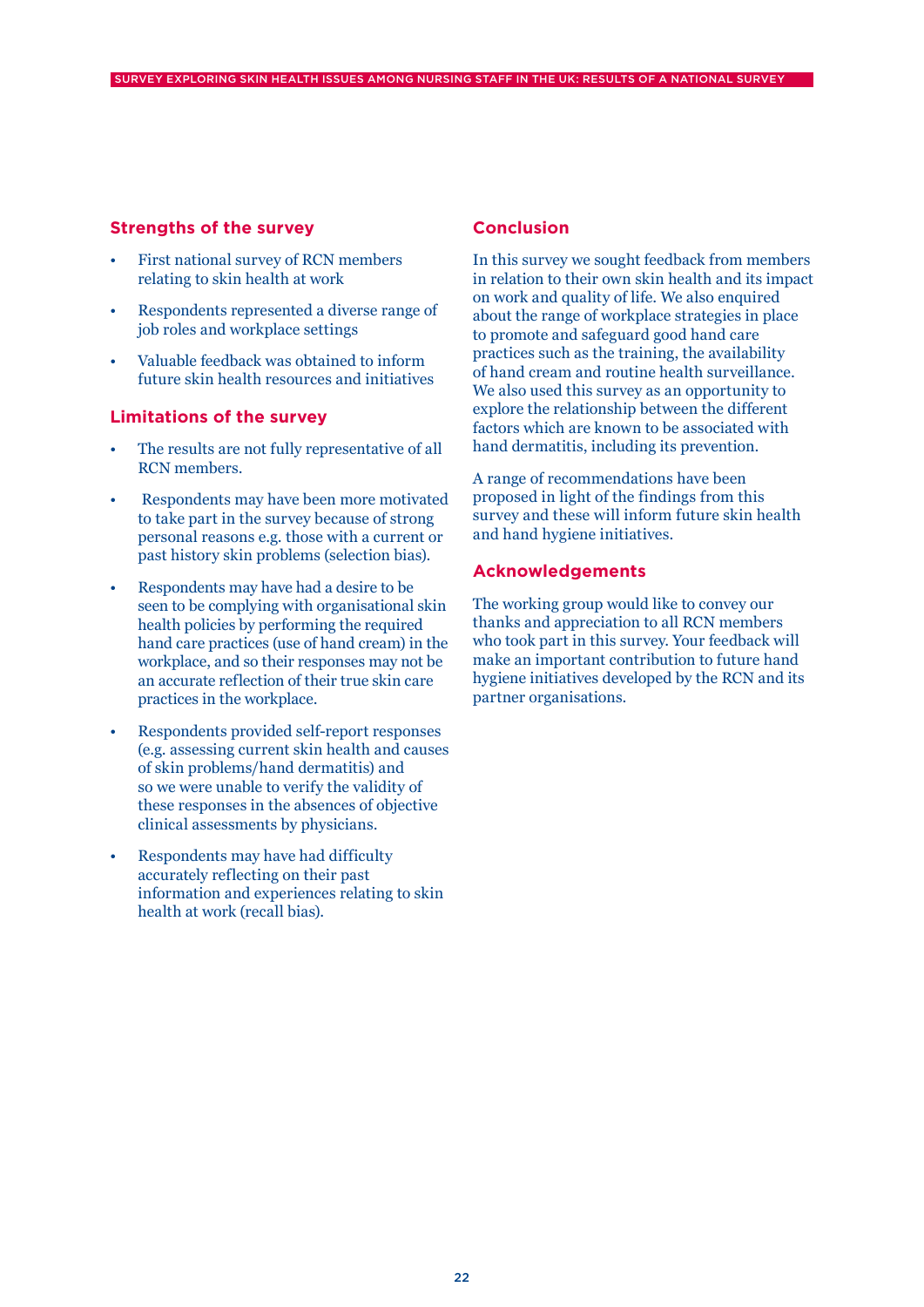# References

Coenraads, P. J., & Diepgen, T. L. (1998). Risk for hand eczema in employees with past or present atopic dermatitis. *Int Arch Occup Environ Health*, 71(1), 7-13.

Consensus Measurement in Hand Hygiene Project Expert Advisory Panel. (2009). *Measuring Hand Hygiene Adherence: Overcoming the Challenges*. Retrieved from Oakbrook Terrace, Illinois:

Health & Safety Executive. (2011). Dermatitis inspection report 2008/09: Prevention and management of work related contact dermatitis in the NHS acute sector.

Health & Safety Executive. (2013). RIDDOR-Reporting of Injuries, Diseases, and Dangerous Occurrences Regulation 2013. London: HSE.

Health & Safety Executive. (2015). Dermal exposure to hazardous substances. Prevention of dermatitis. . London: HSE.

Health and Safety Executive. (2004). *Medical aspects of occupational skin disease* (Guidance Note MS 24 ). London: HSE Books.

Health and Safety Executive. (2020a). Health surveillance. Retrieved from **hse.gov.uk/skin/ professional/health-surveillance.htm**

Health and Safety Executive. (2020b). Workrelated contact dermatitis in the health services. Retrieved from **hse.gov.uk/skin/employ/ highrisk/healthcare.htm**

Lerbaek, A., Kyvik, K. O., Ravn, H., Menné, T., & Agner, T. (2008). Clinical characteristics and consequences of hand eczema – an 8-year follow-up study of a population-based twin cohort. *Contact Dermatitis*, 58(4), 210-216. doi:10.1111/j.1600-0536.2007.01305.x

Madan, I., Parsons, V., Ntani, G., Coggon, D., Wright, A., English, J., . . . Williams, H. C. (2020). A behaviour change package to prevent hand dermatitis in nurse working in the National Health Service: results of a cluster randomised controlled trial. *Br J Dermatol*. doi:10.1111/bjd.18862

Madan, I., Parsons, V., Ntani, G., Wright, A., English, J., Coggon, D., . . . Williams, H. (2019). A behaviour change package to prevent hand dermatitis in nurses working in health care: the SCIN cluster RCT. *Health Technol Assess*, 23(58), 1-92. doi:10.3310/hta23580

Meding, B., & Swanbeck, G. (1990). Predictive factors for hand eczema. *Contact Dermatitis*, 23(3), 154-161.

NHS England. (2020). National Briefing: Summary of the 2019 NHS Staff Survey London UK.

NHS Plus. (2009). Dermatitis: Occupational Aspects of Management: A National Guideline: Royal College of Physicians.

NHS Plus. (2011). Diagnosis, management and prevention of occupational contact dermatitis. Concise Guidance to Good Practice series, no 13. London (UK): Royal College of Physicians, Faculty of Occupational Medicine.

Nicholson, P. J. (2010). Evidence-based guidelines: Occupational contact dermatitis and urticaria. *Occupational Medicine*, 60(7), 502-504.

RCN. (2019). Biannual Employment Survey. . London UK: Royal College of Nursing.

Skudlik, C., Dulon, M., Wendeler, D., John, S. M., & Nienhaus, A. (2009). Hand eczema in geriatric nurses in Germany - Prevalence and risk factors. *Contact Dermatitis*, 60(3), 136-143.

Smit, H. A., Burdorf, A., & Coenraads, P. J. (1993). Prevalence of hand dermatitis in different occupations. *International Journal of Epidemiology*, 22(2), 288-293.

Smith, D. R., Choe, M. A., Jeong, J. S., An, G. J., Chae, Y. R., & Jeon, M. Y. (2006). Hand dermatitis among korean nursing students. *International Journal of Nursing Practice*, 12(3), 160-165.

Soltanipoor, M., Rustemeyer, T., Sluiter, J. K., Hines, J., Frison, F., & Kezic, S. (2019). Evaluating the effect of electronic monitoring and feedback on hand cream use in healthcare workers: Healthy Hands Project. *Contact Dermatitis*, 80(1), 26-34. doi:10.1111/cod.13148

Stocks, S., McNamee, R., van der Molen, H., Paris, C., Urban, P., Campo, G., . . . Agius, R. (2015). Trends in incidence of occupational asthma, contact dermatitis, noise-induced hearing loss, carpal tunnel syndrome and upper limb musculoskeletal disorders in European countries from 2000 to 2012. *Occupational and environmental medicine*, 72(4), 294-303.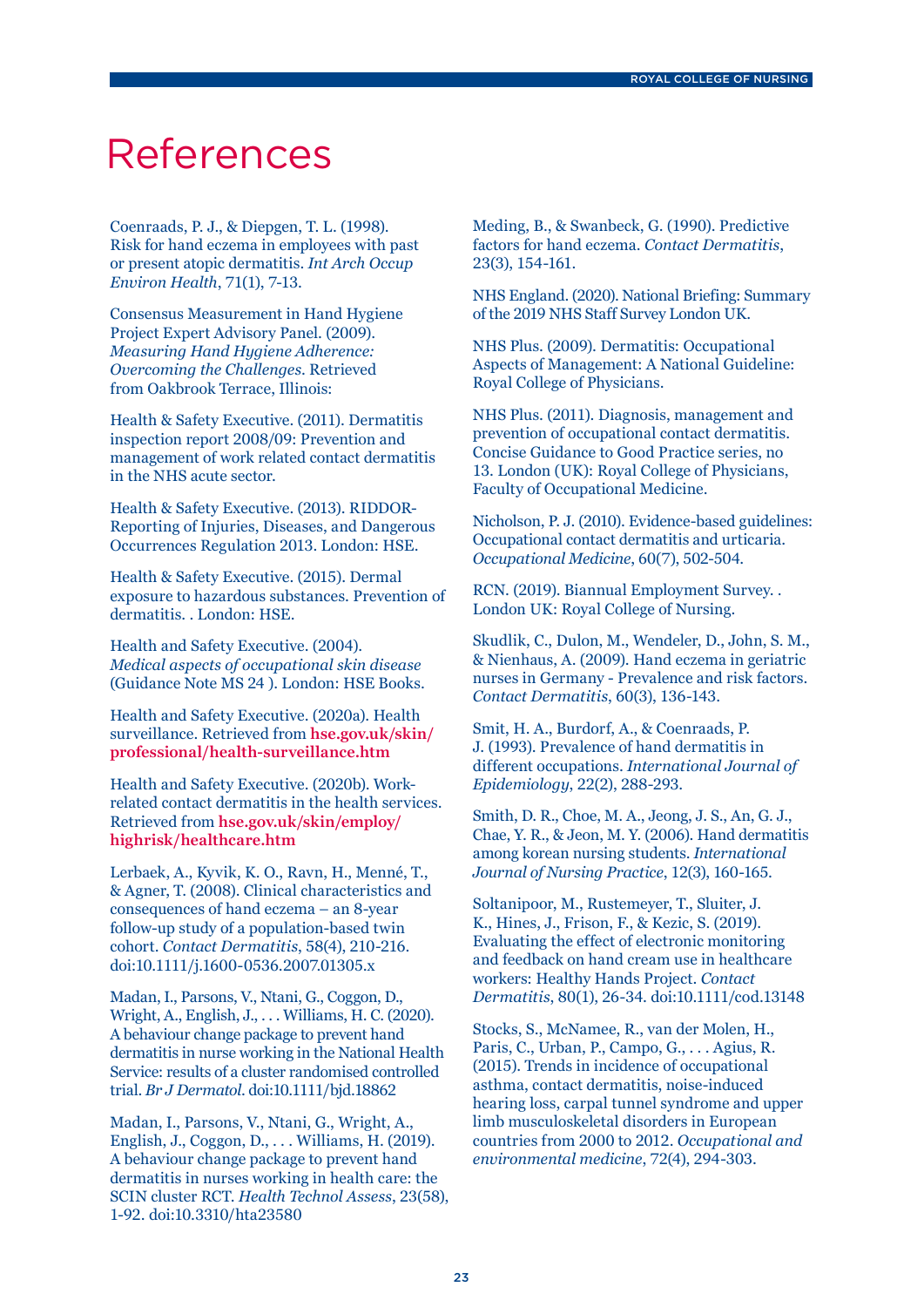Stutz, N., Becker, D., Jappe, U., John, S. M., Ladwig, A., Spornraft-Ragaller, P., . . . Loffler, H. (2009). Nurses' perceptions of the benefits and adverse effects of hand disinfection: alcoholbased hand rubs vs. hygienic handwashing: a multicentre questionnaire study with additional patch testing by the German Contact Dermatitis Research Group. *Br J Dermatol*, 160(3), 565- 572. doi:10.1111/j.1365-2133.2008.08951.x

Thyssen, J. P., Johansen, J. D., Linneberg, A., & Menné, T. (2010). The epidemiology of hand eczema in the general population - Prevalence and main findings. *Contact Dermatitis*, 62(2), 75-87.

van der Meer, E., Boot, C., van der Gulden, J., Knol, D., Jungbauer, F., Coenraads, P., & Anema, J. (2015). Hands4U: the effects of a multifaceted implementation strategy on hand eczema prevalence in a healthcare setting. Results of a randomized controlled trial. *Contact Dermatitis*, 72(5), 312-324. doi:10.1111/cod.12313

Visser, M. J., Verberk, M. M., van Dijk, F. J., Bakker, J. G., Bos, J. D., & Kezic, S. (2014). Wet work and hand eczema in apprentice nurses: part I of a prospective cohort study. *Contact Dermatitis*, 70(1), 44-55. doi:10.1111/cod.12131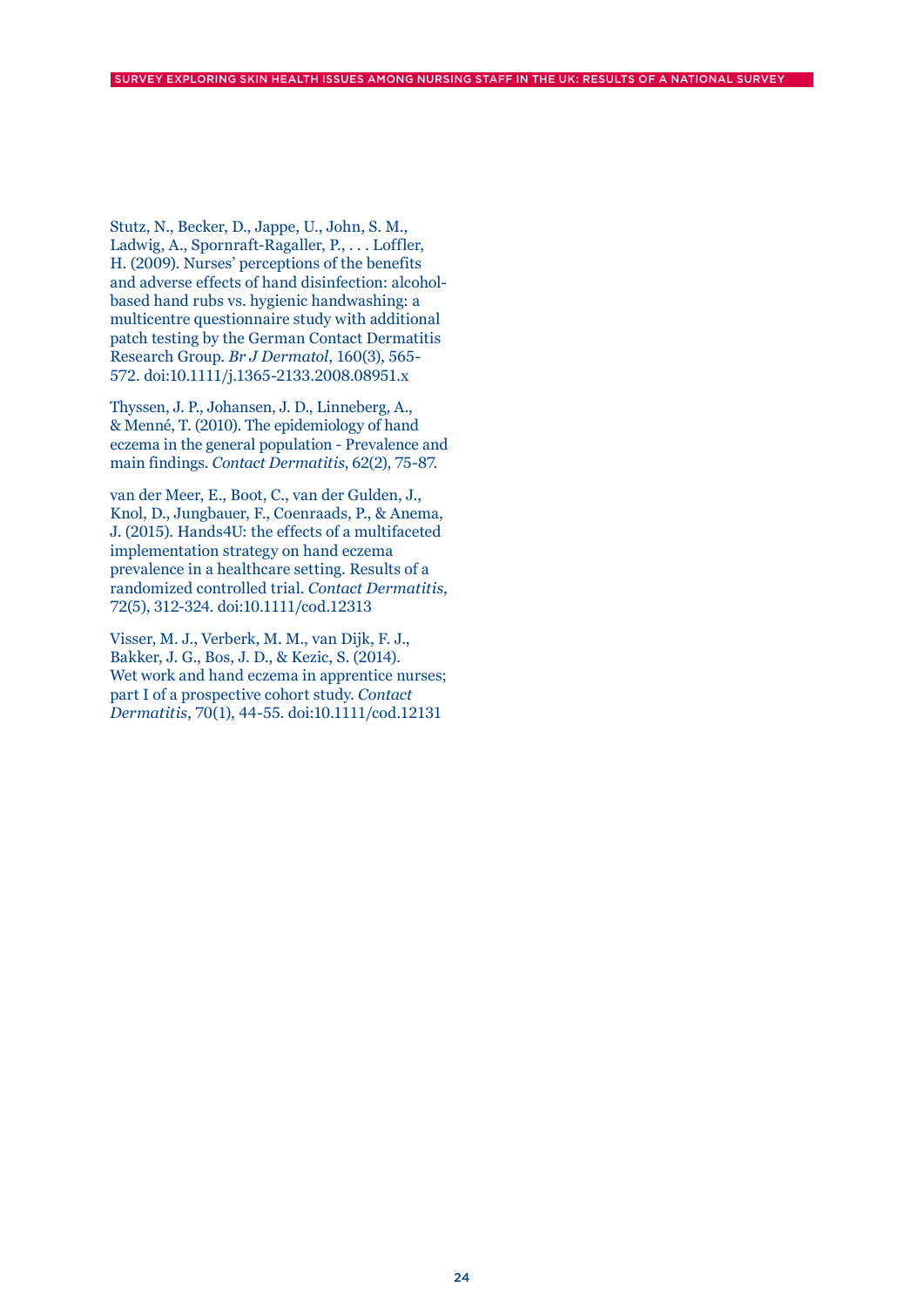# List of abbreviations

| <b>COSHH</b> | Control of Substances Hazardous to Health    |
|--------------|----------------------------------------------|
| <b>GP</b>    | General practice                             |
| <b>HSE</b>   | <b>Health and Safety Executive</b>           |
| <b>NHS</b>   | <b>National Health Service</b>               |
| <b>RCN</b>   | <b>Royal College of Nursing</b>              |
| <b>SCIN</b>  | trial Skin care intervention in nurses trial |
| <b>THOR</b>  | The Health and Occupation Research Network   |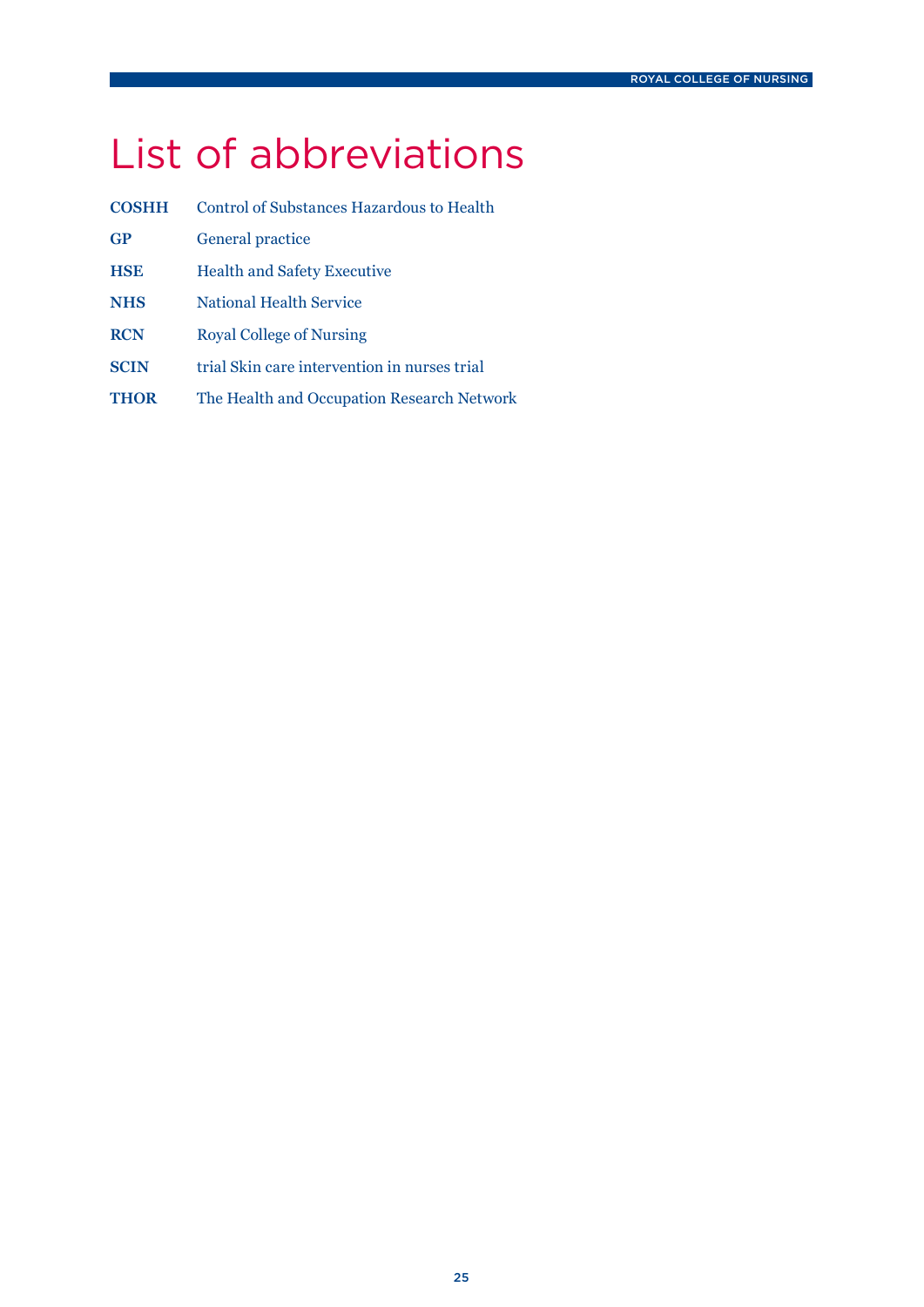# Appendix



Appendix 2: Age



Appendix 3: Ethnic Group



Appendix 4: Region

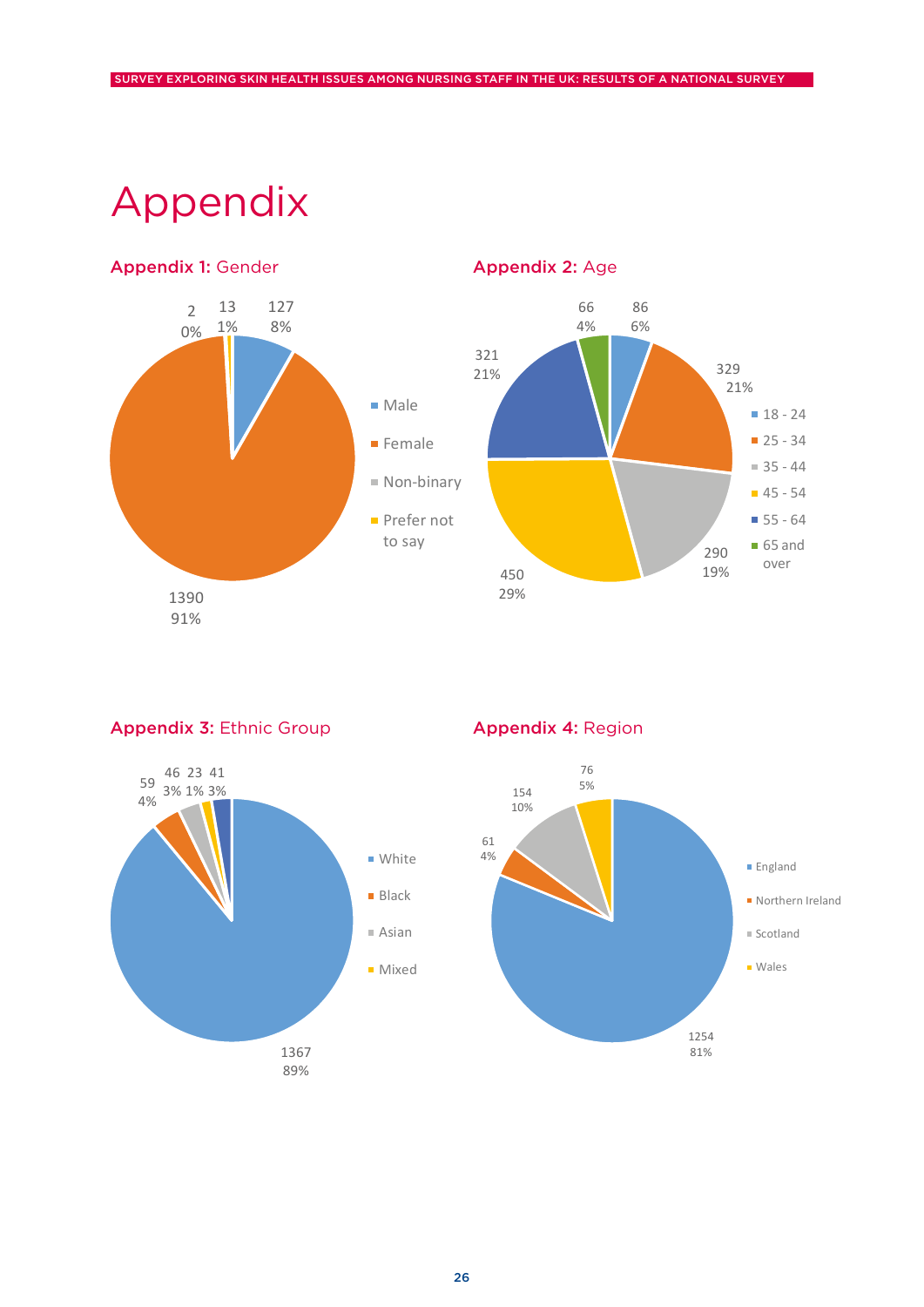

## Appendix 5: Employment Situation

Appendix 6: Main Employer



Appendix 7: Time with Current Employer Appendix 8: Job Role

189 13%

358 23%

231 15% 172 11%

> 588 38%

> > $=$  3-5 years

**1**-2 years

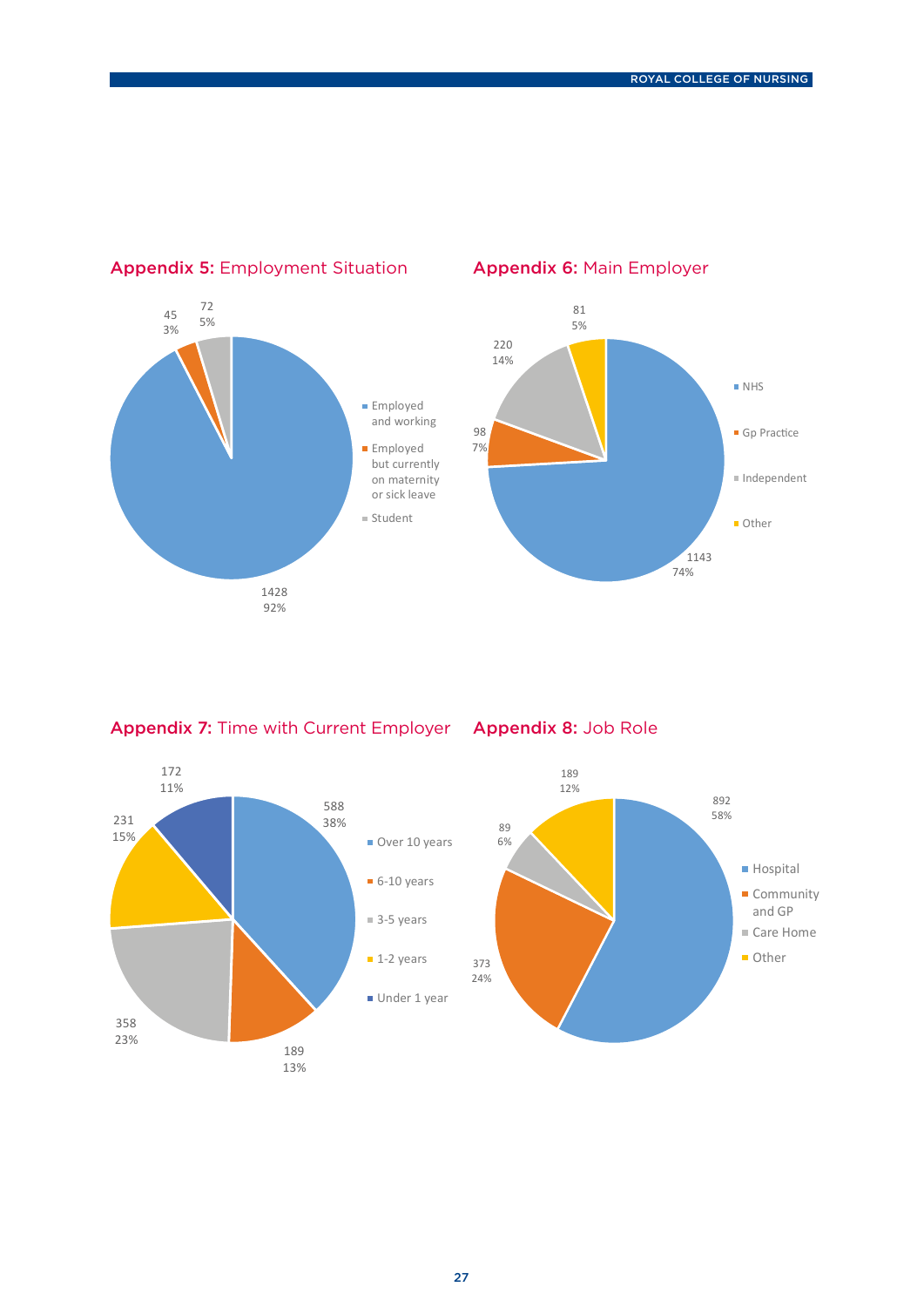

Appendix 9: Job Setting



Appendix 10: Area of Practice



240

Appendix 11: Hours Worked



Appendix 12: Shift Length

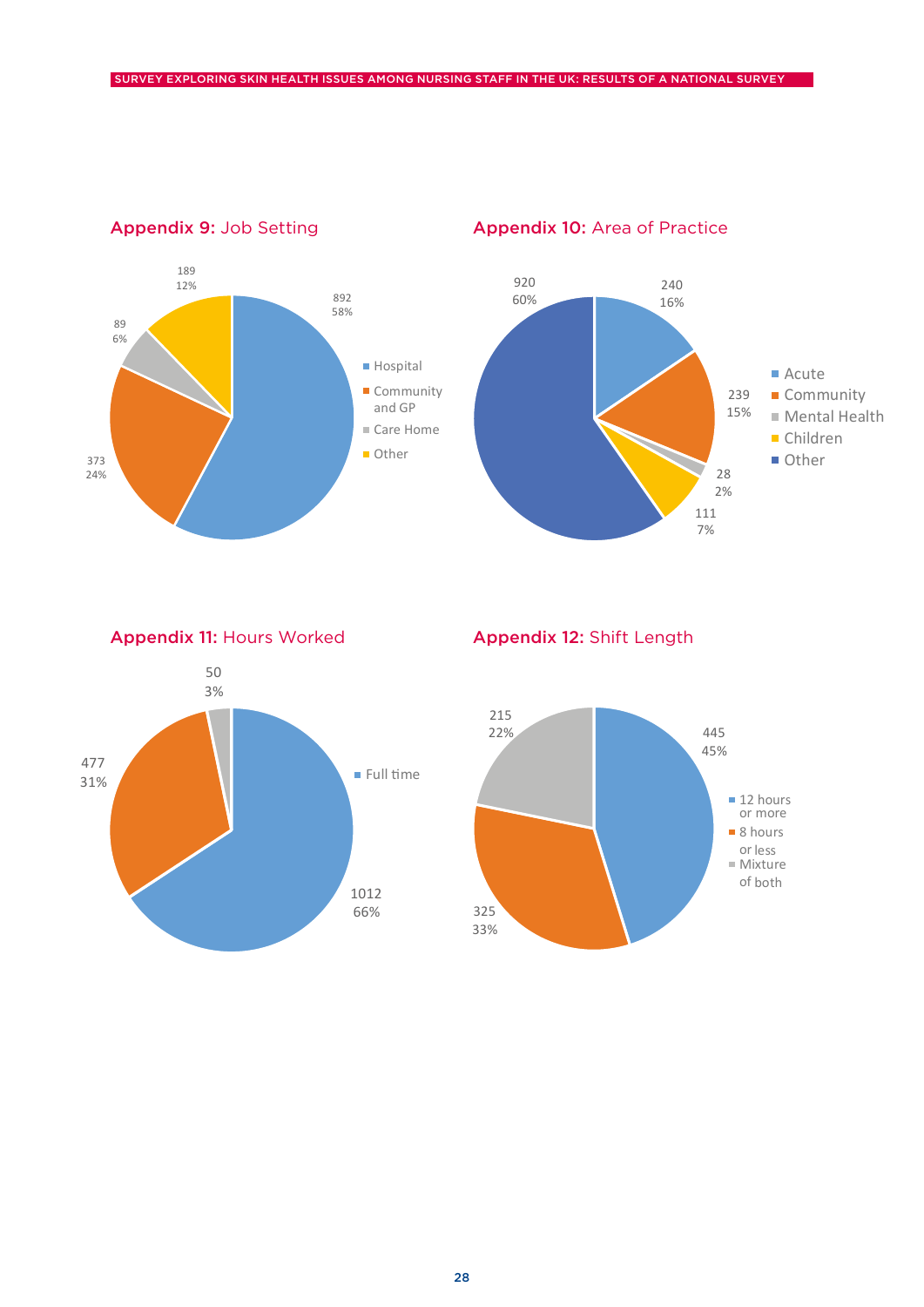Appendix 13: Have you ever suffered from hay fever, asthma, eczema anywhere on the body?



### Appendix 14: In general, how would you rate the condition of the skin on your hands, including wrists?

26%



#### Appendix 15: When did you last have Appendix 15: When ald you last have skin problems on your hands/wrist



## Appendix 16: Who did you report the **Appendix 10:** Who did you report

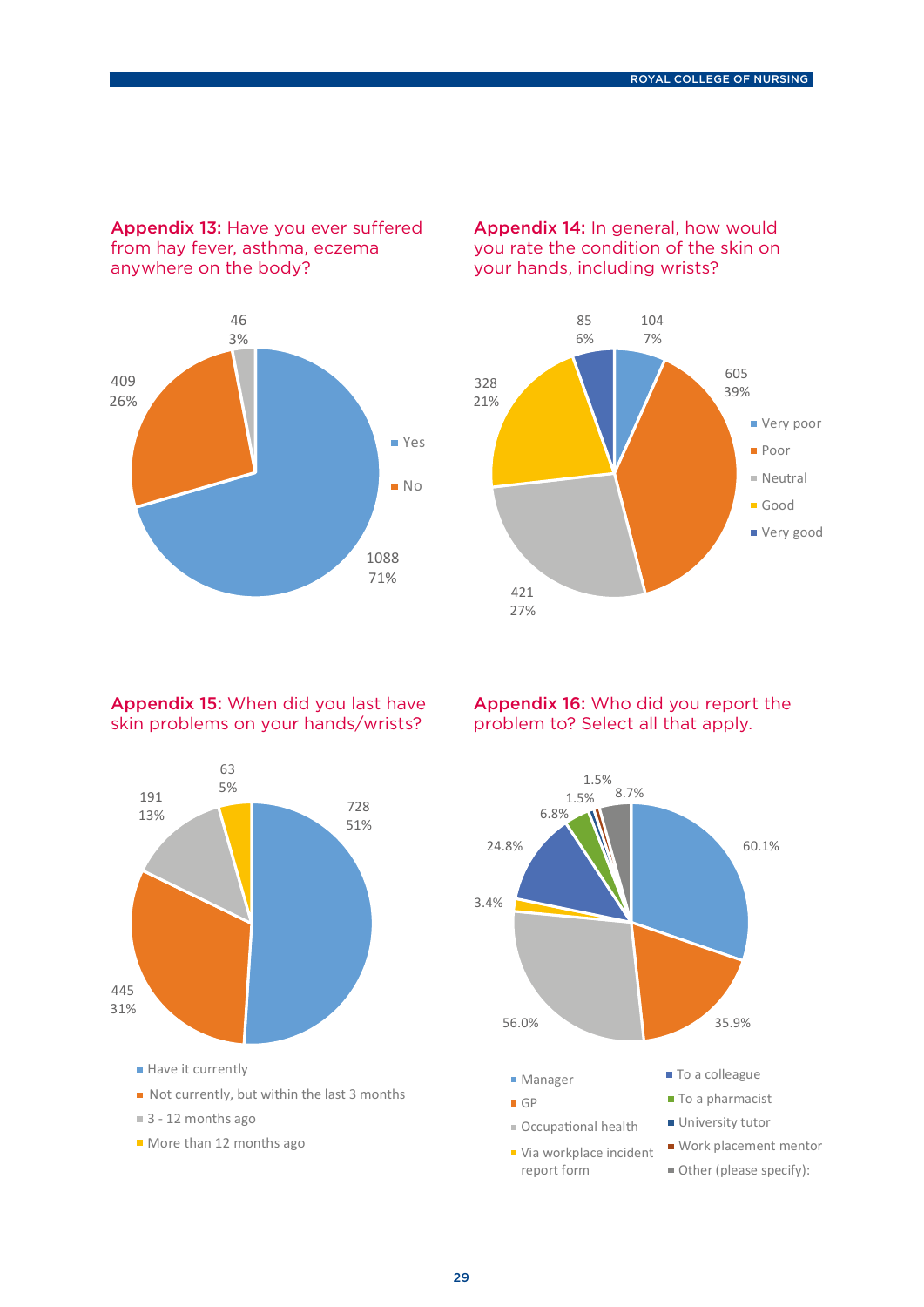1171 77%

#### Appendix 17: Duration of time off due to problems with skin on hands. on or unies

Appendix 18: Have you ever been diagnosed by a doctor (GP, dermatologist, occupational health physician or other doctor) as having work-related or occupational dermatitis?

> 358 23%

> > $\blacksquare$  Yes

16%



Appendix 19: In the last 12 months, have you had a hand/wrist skin check carried out in the workplace?



Appendix 20: Who carried out the skin





3%

check? Check all that apply.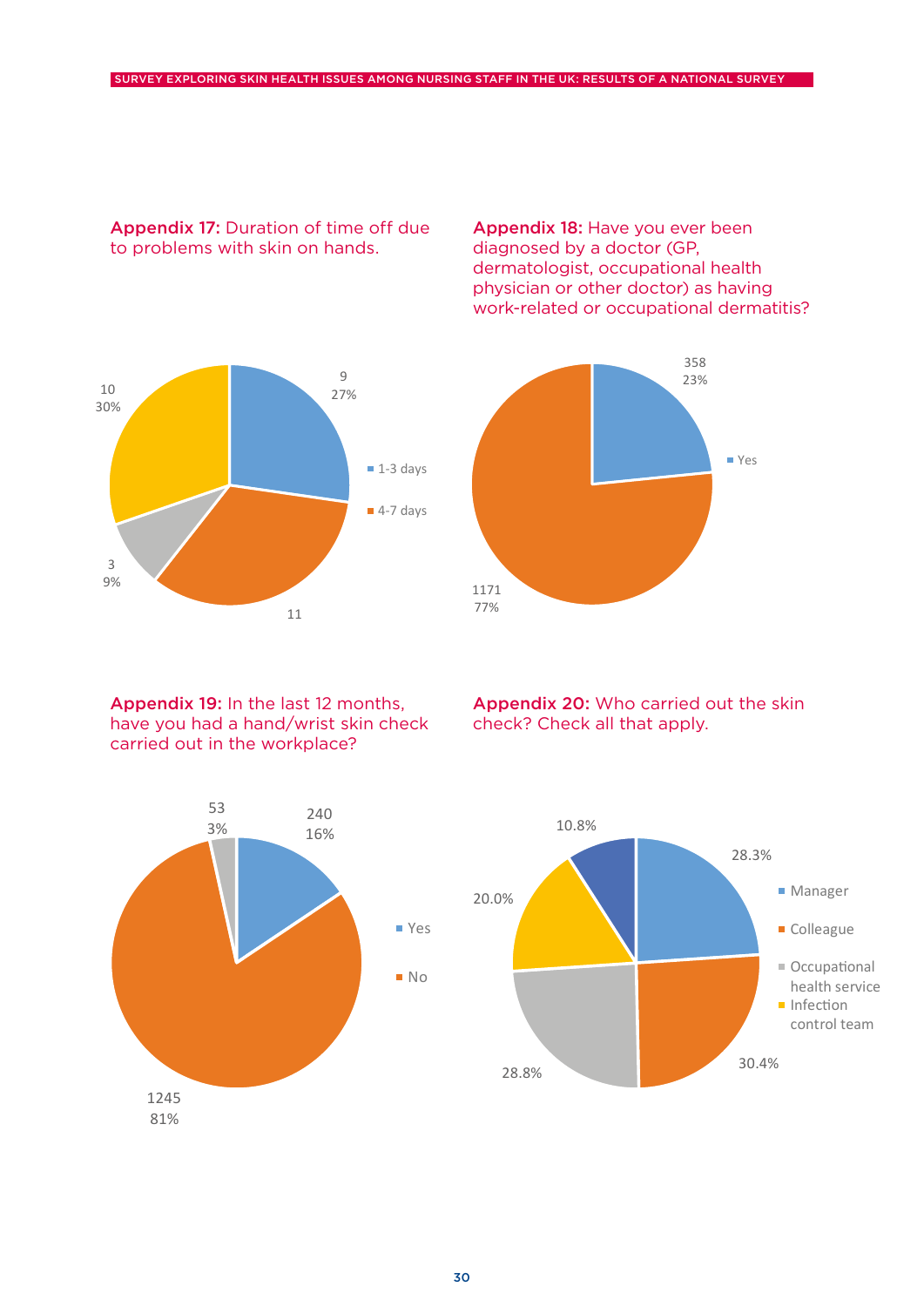

Appendix 21: How often are hand/wrist skin checks carried out in the workplace?

Appendix 22: Have you received **Appendix 22.** Have you received<br>information/training/education on how to protect the skin on your hands/wrists at work?



Appendix 23: Have you received information/training/education on how to spot the early warning signs of work-related dermatitis? 888





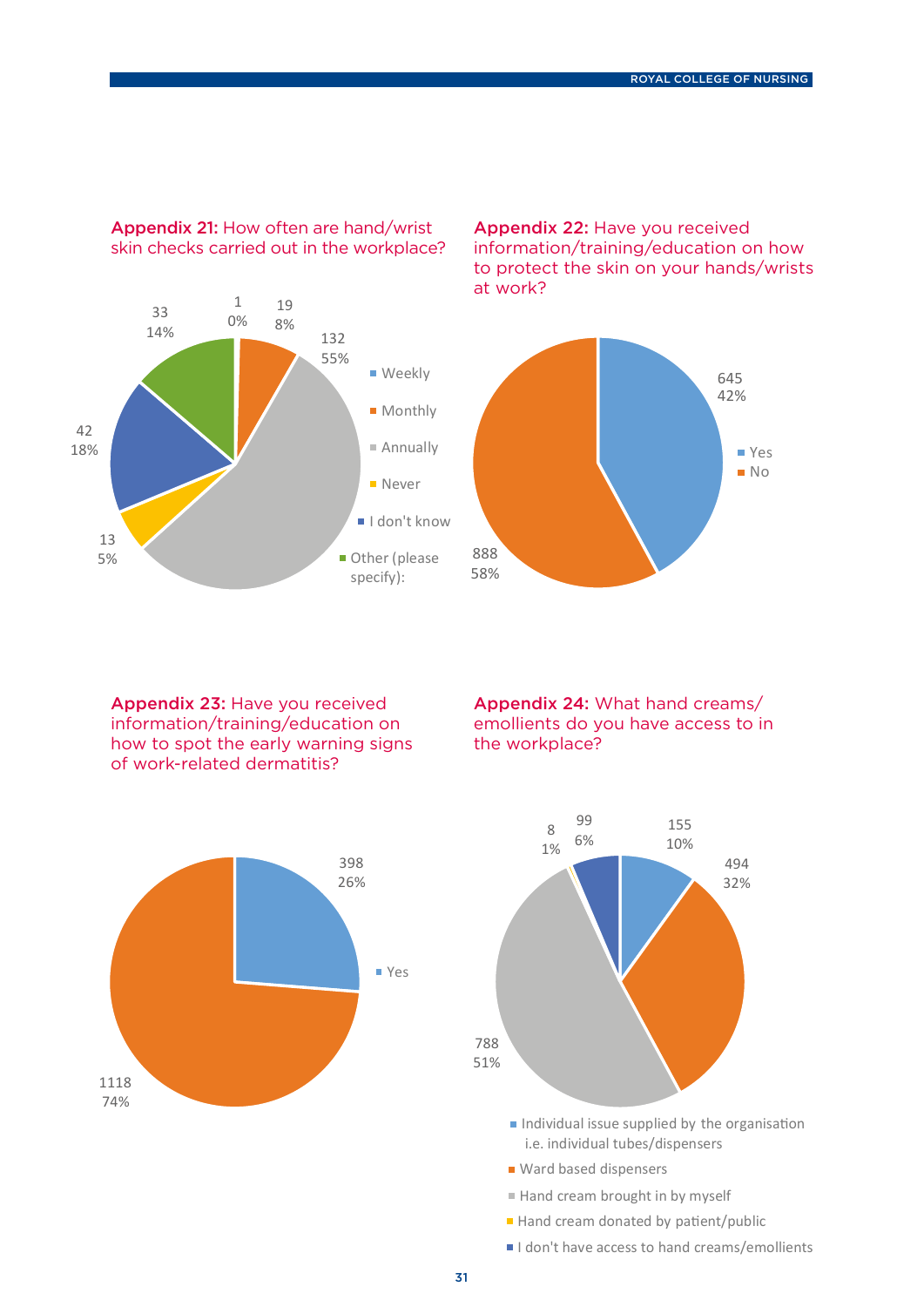

### Appendix 25: How often do you apply hand cream/emollients while at work?

Appendix 26: Where did you hear about glove awareness week? Check all that apply.  $\mathbf{M}$ 



- At the start of my shift only
- Once during my shift
- Several times during my shift
- At the end of my shift only
- At the start and the end of my shift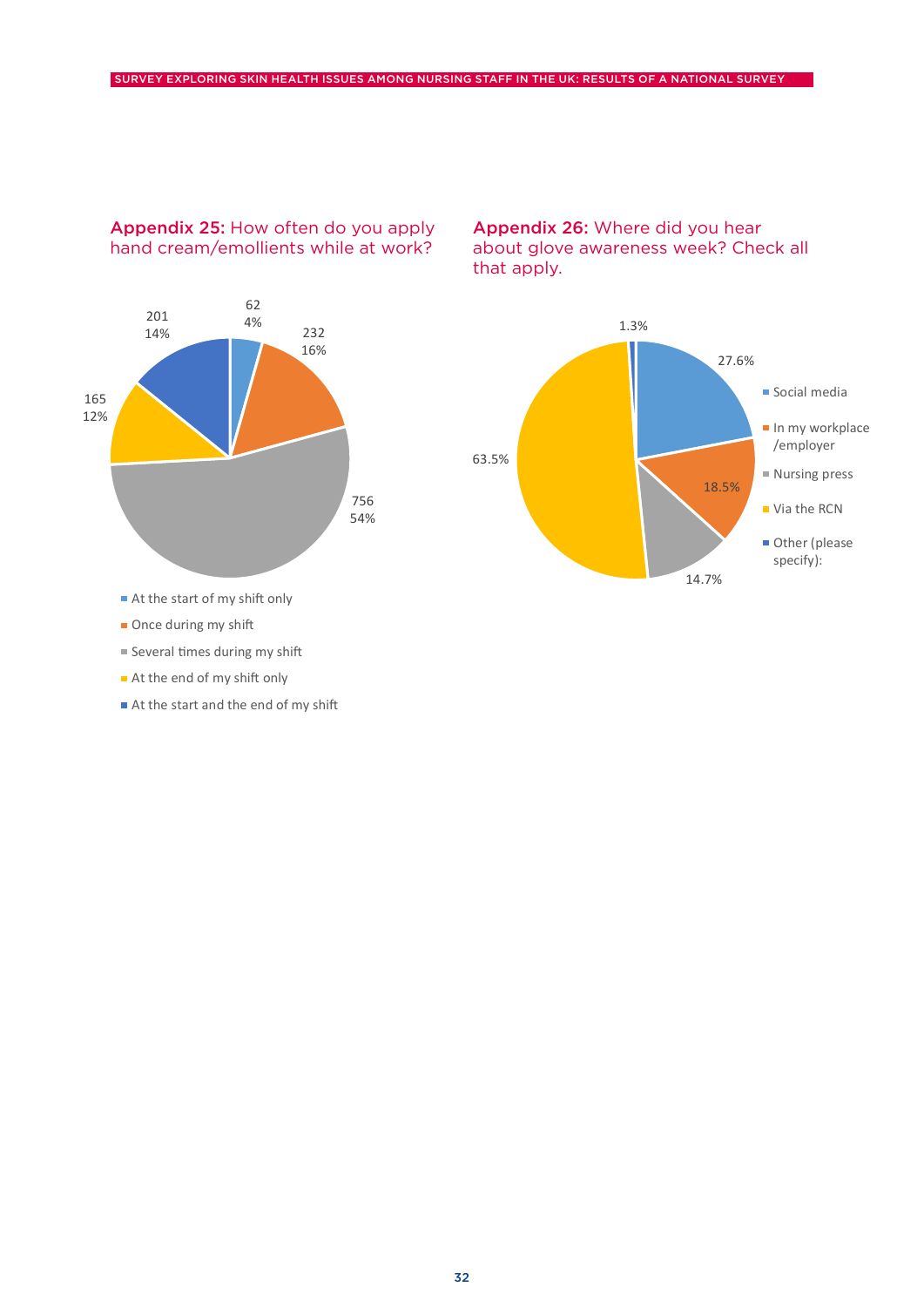

### Appendix 27: Symptoms experienced in those that had time off sick

Appendix 28: No. of symptoms in those that had time off sick due to skin problems and those that didn't have time off due to skin problems

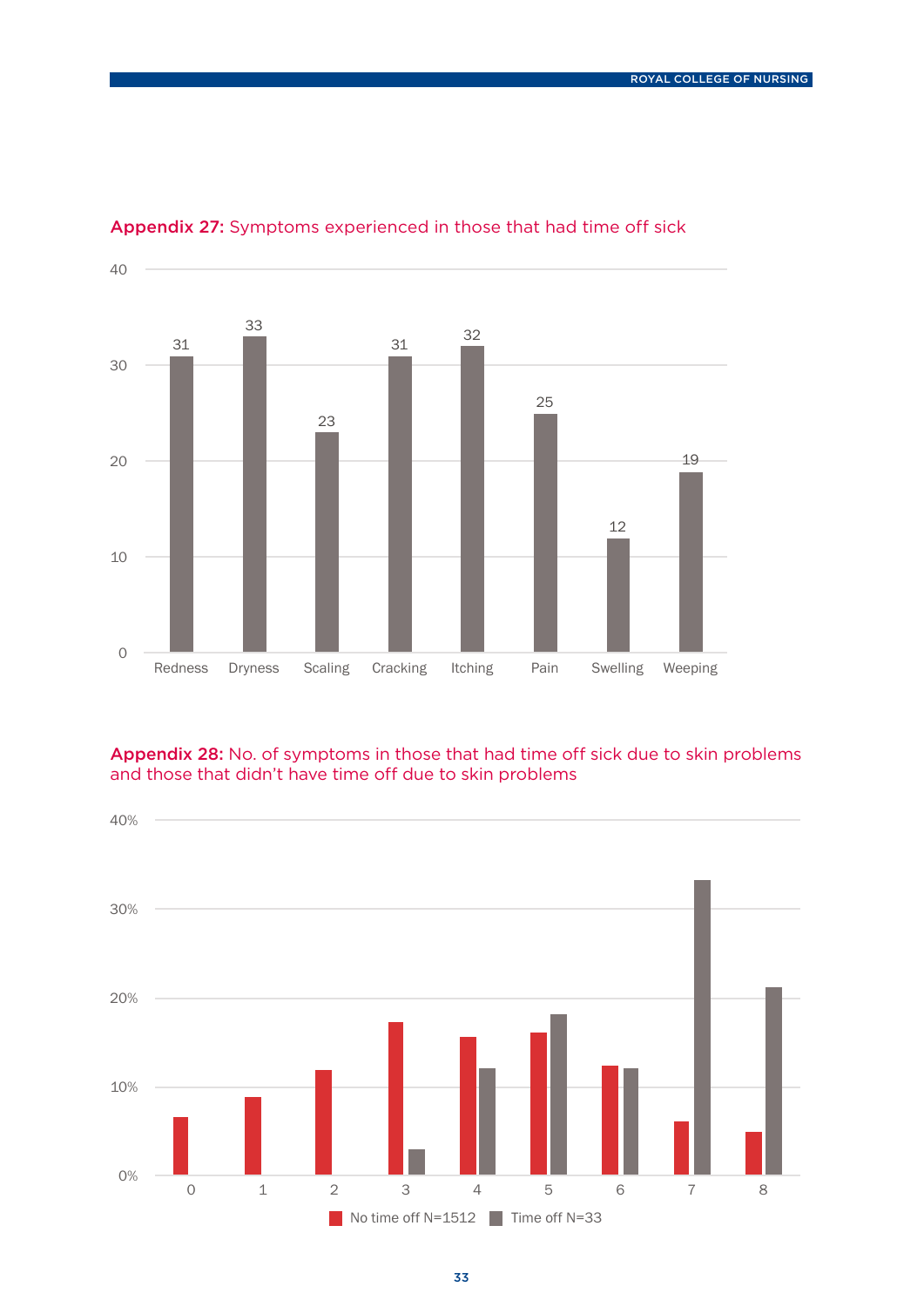

Appendix 29: Symptoms experience and whether respondents have had to stop or limit use of sanitiser or soap and water

### Appendix 30: Symptoms experienced and whether respondents have had to stop or limit use of gloves

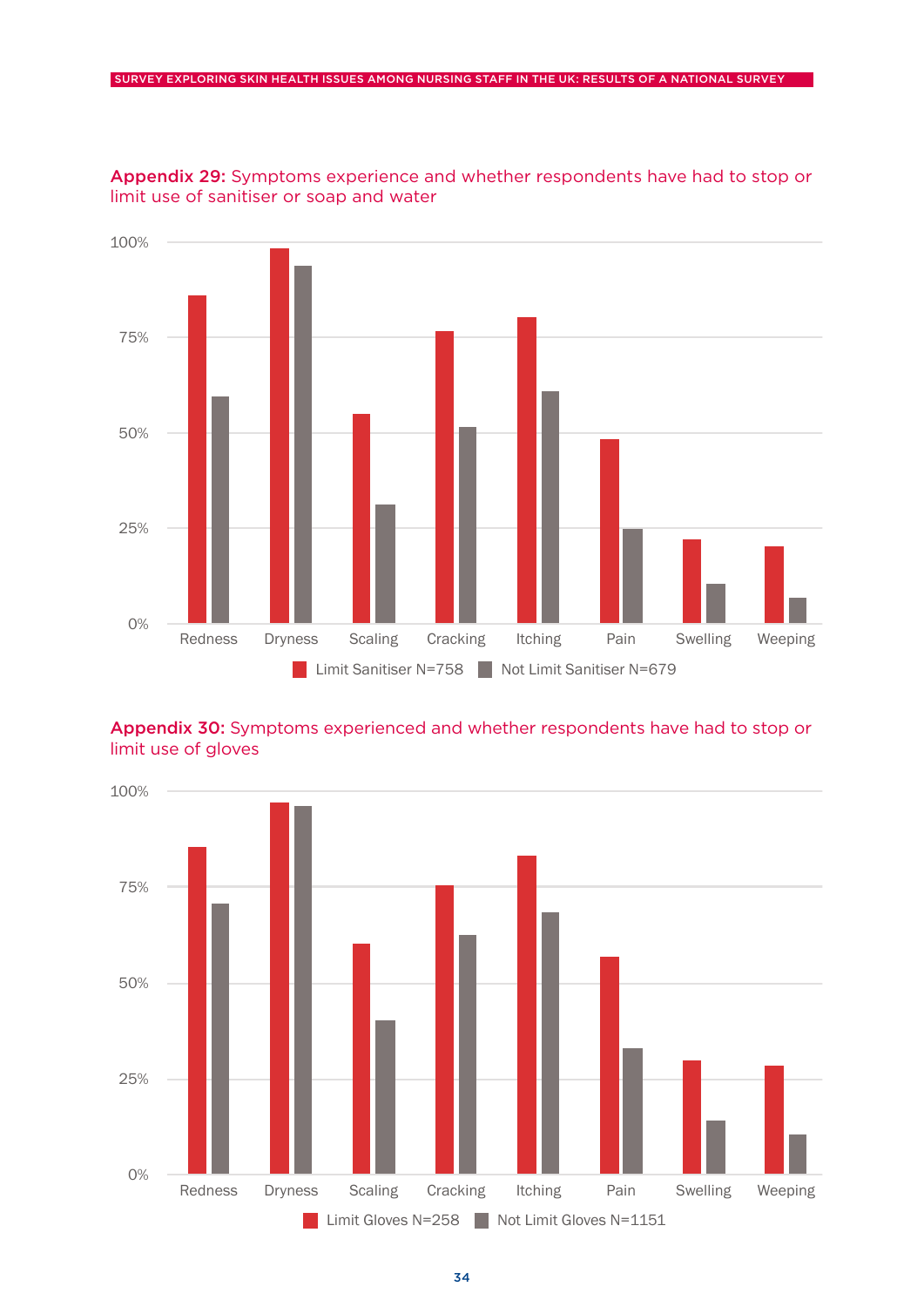

Appendix 31: Symptoms experienced and whether work adjustments were put in place

Appendix 32: Symptoms and hours worked

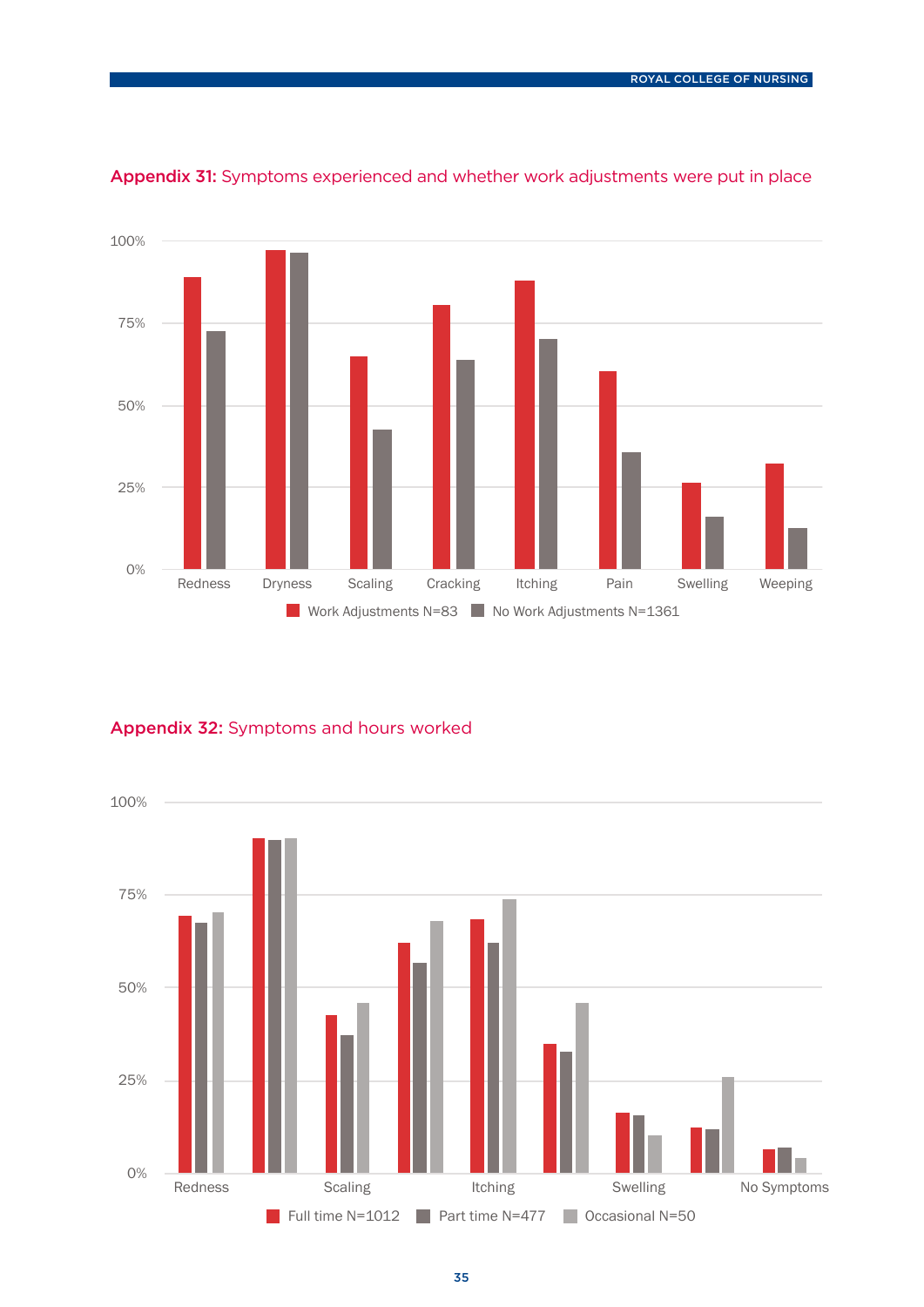

### Appendix 33: Symptoms and shift length



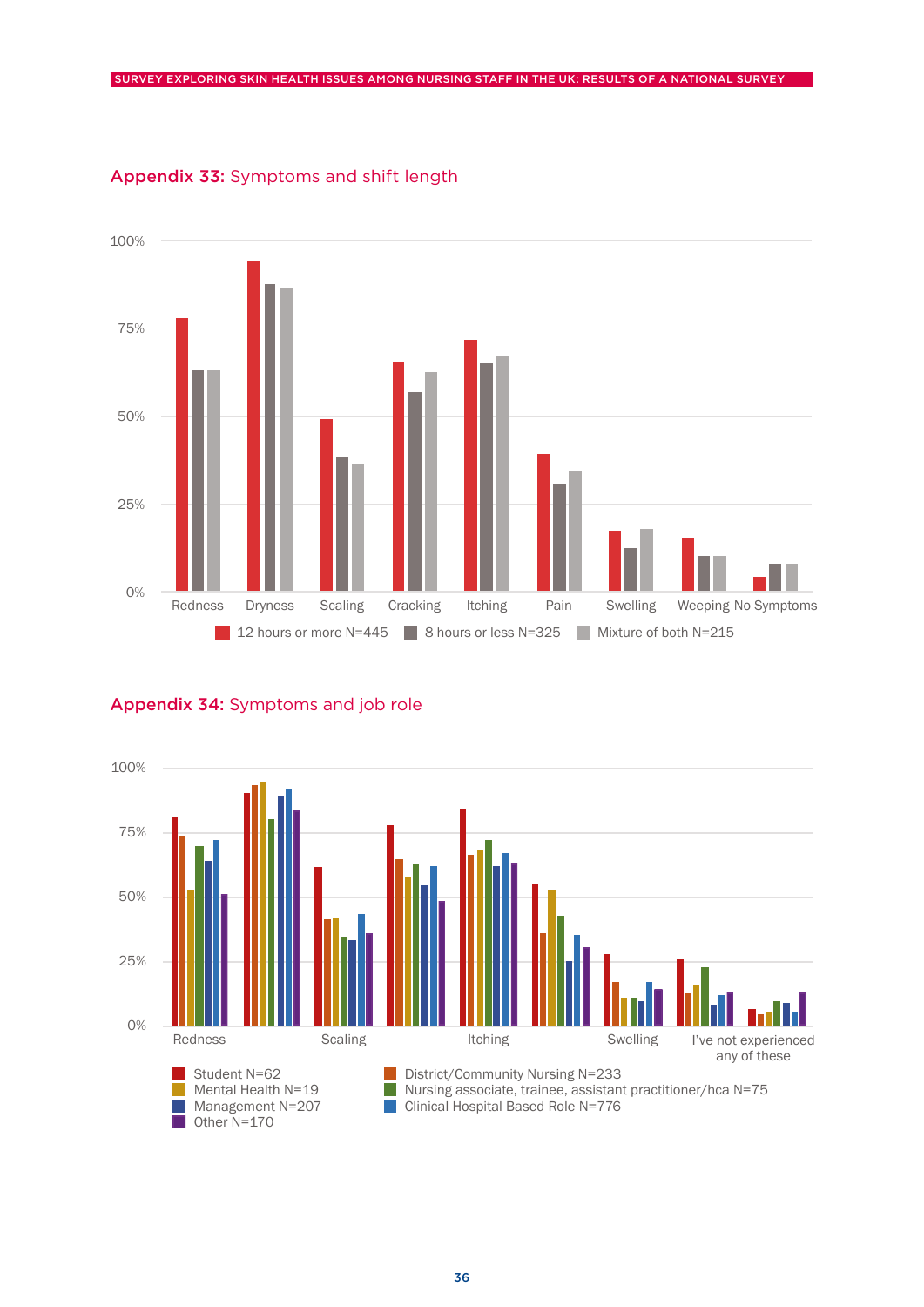

## Appendix 35: Diagnosed dermatitis and years in current post



### Appendix 36: Diagnosed dermatitis and past hay fever/eczema/asthma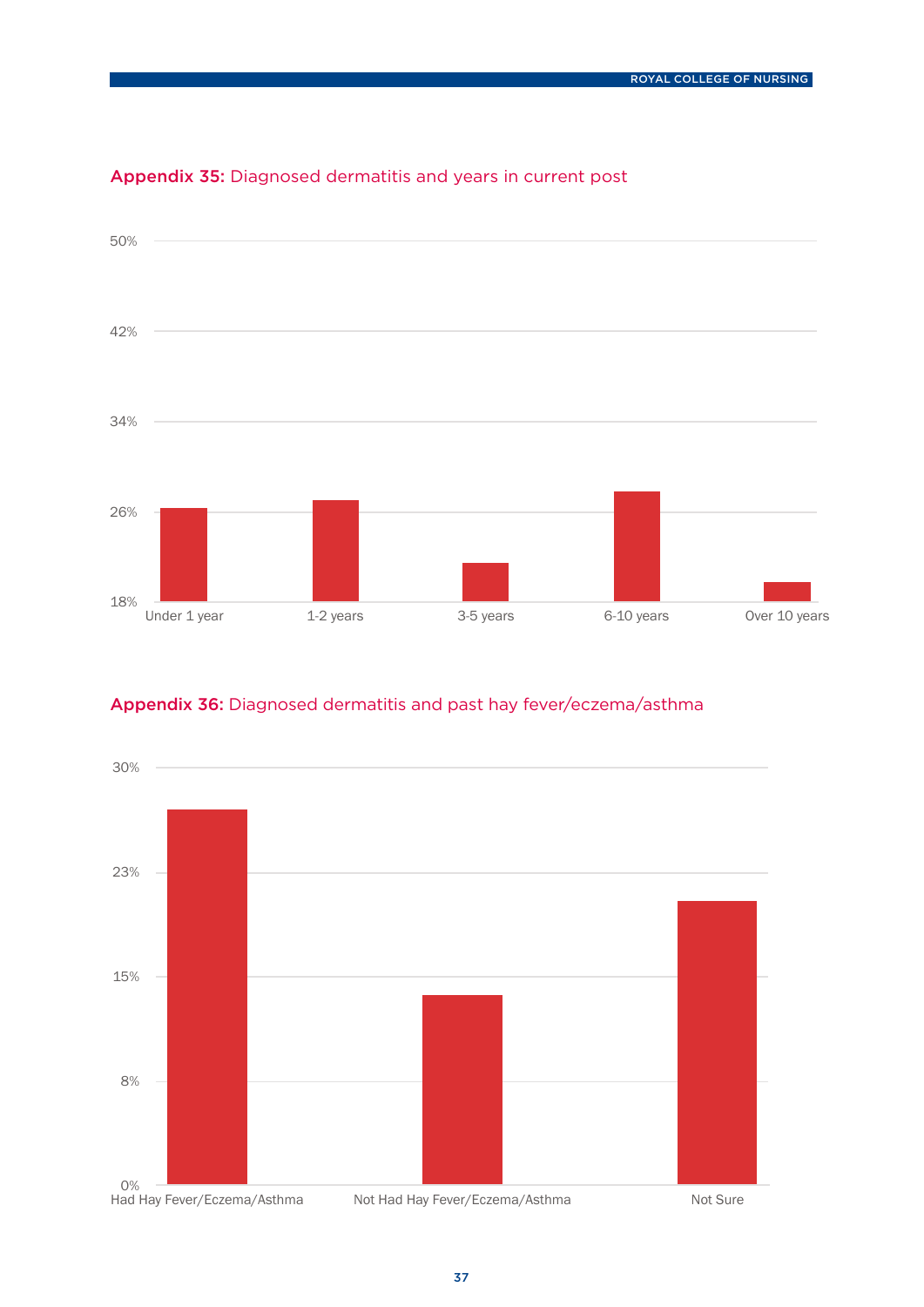

#### Appendix 37: Creams access/use and skin condition

Hand cream donated by patienty public n



## Appendix 38: Creams access/use and skin condition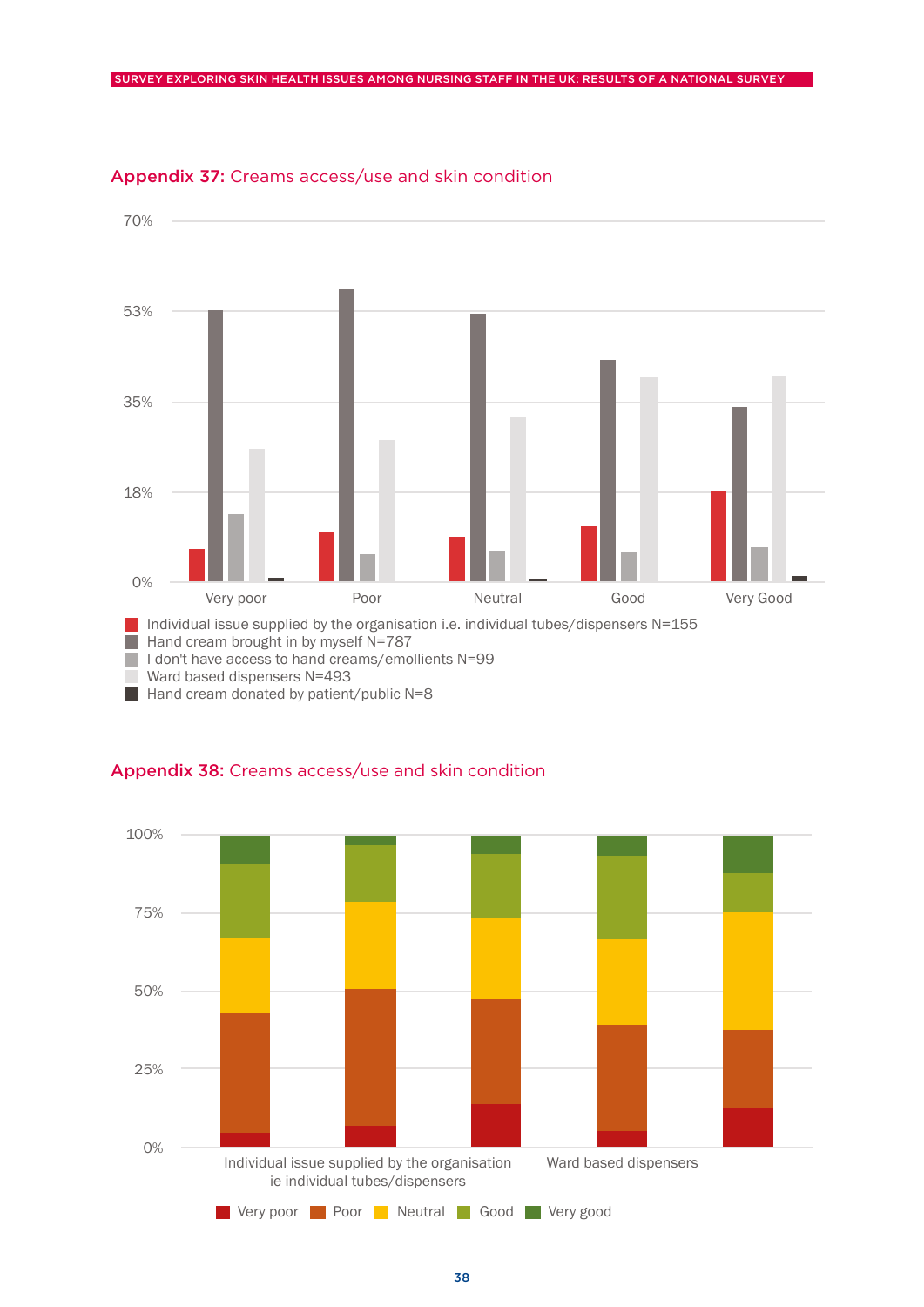

### Appendix 39: Creams usage and skin condition

# Appendix 40: Creams usage and skin condition

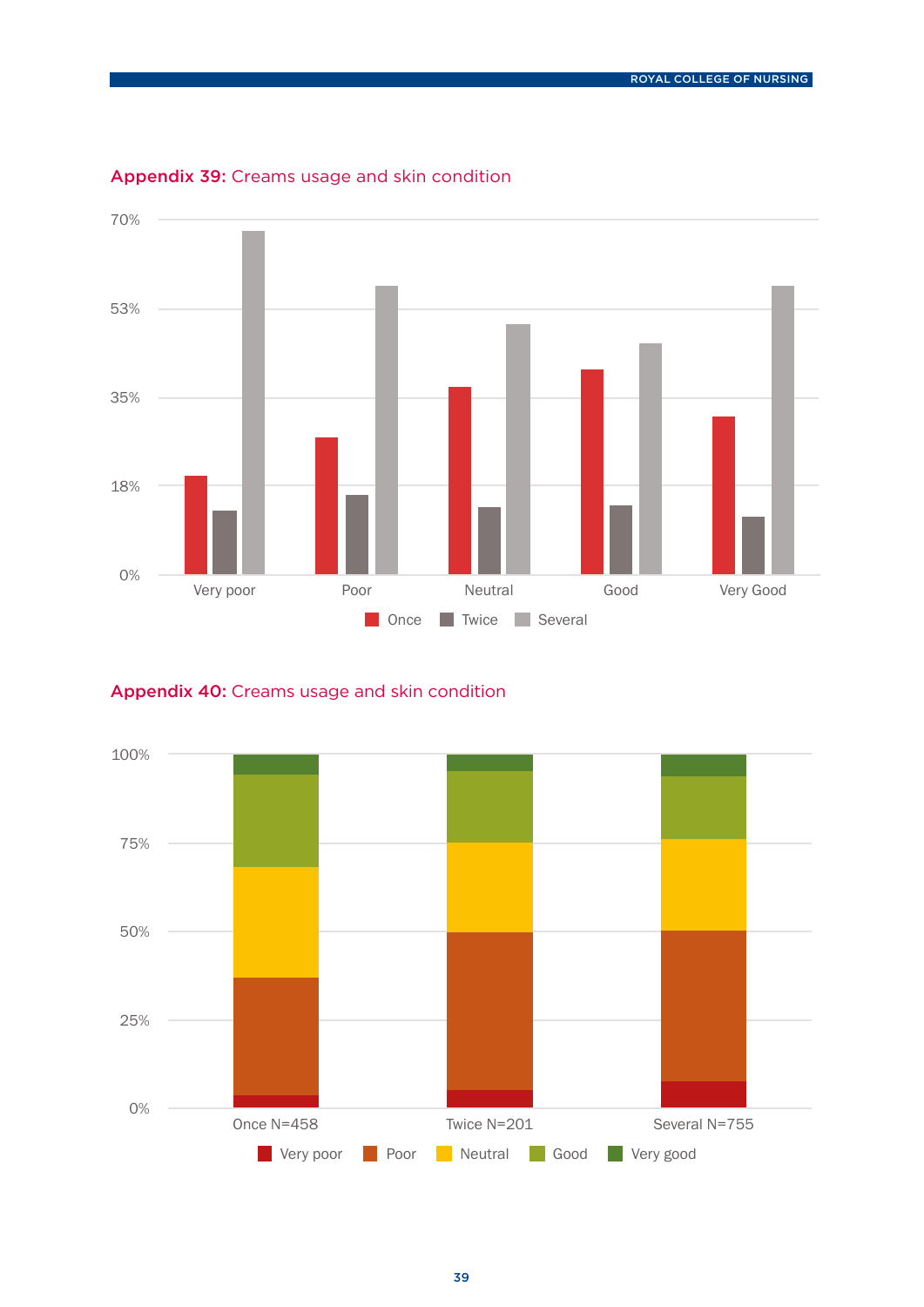

Appendix 41: Employer and 'Have you had a skin check?'

## Appendix 42: Employer and 'Have you had training on how to protect your hands at work?'

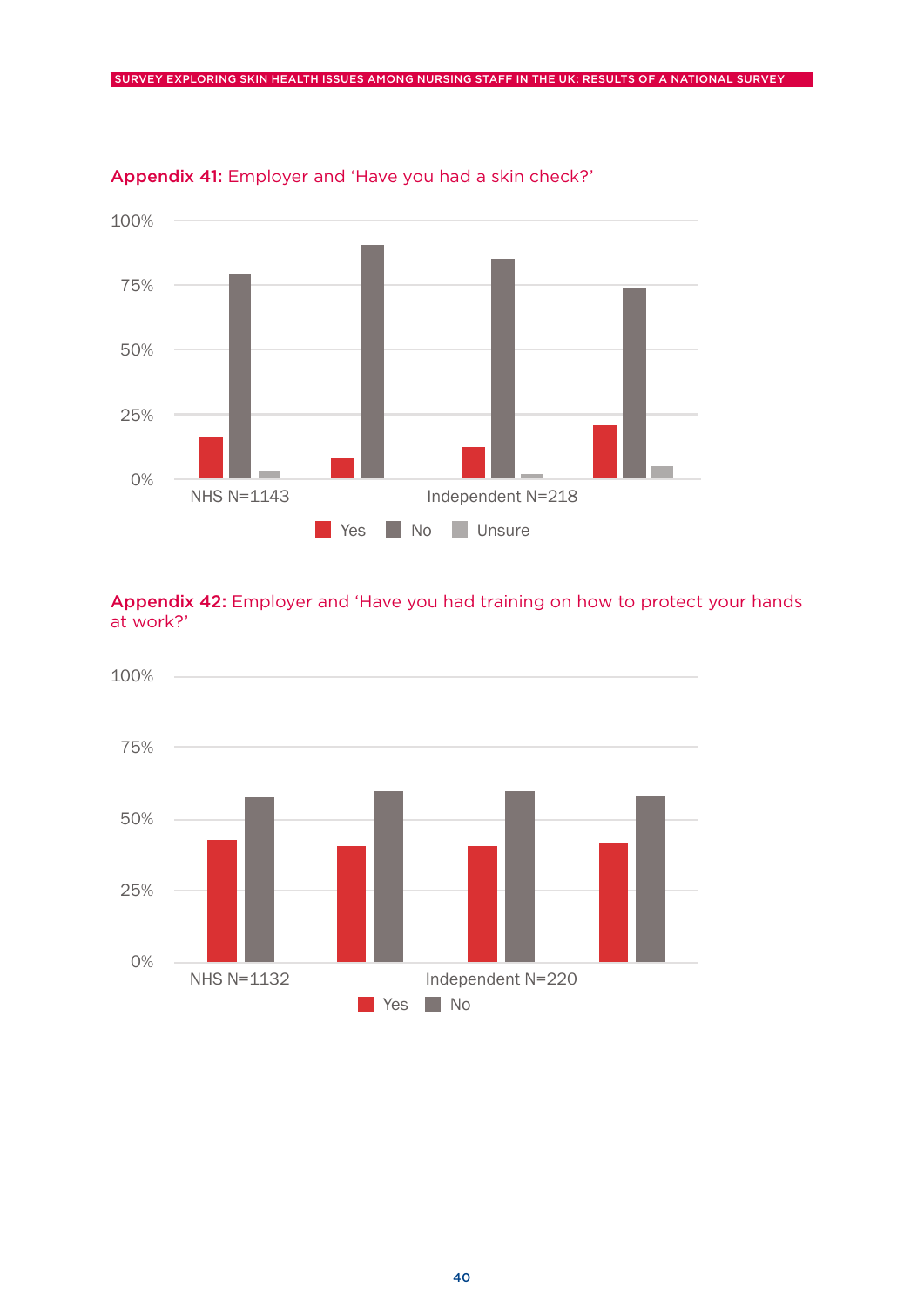

Appendix 43: Employer and 'Have you had training on how to spot the early signs of dermatitis?'

## A<mark>ppendix 44:</mark> Employer and creams access/use

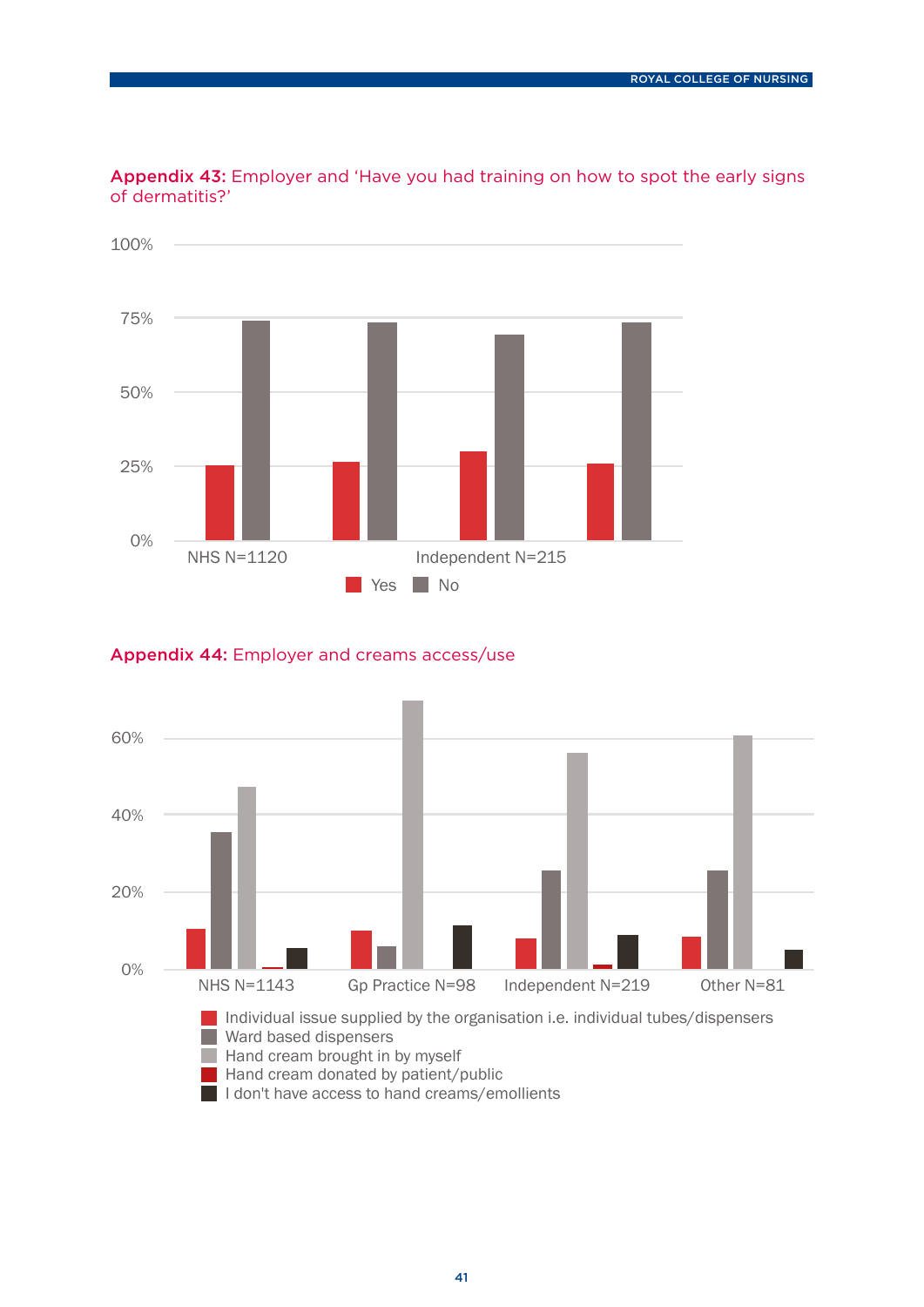

Appendix 45: Employer and creams usage

### Appendix 46: Job setting and 'Have you had a skin check?'

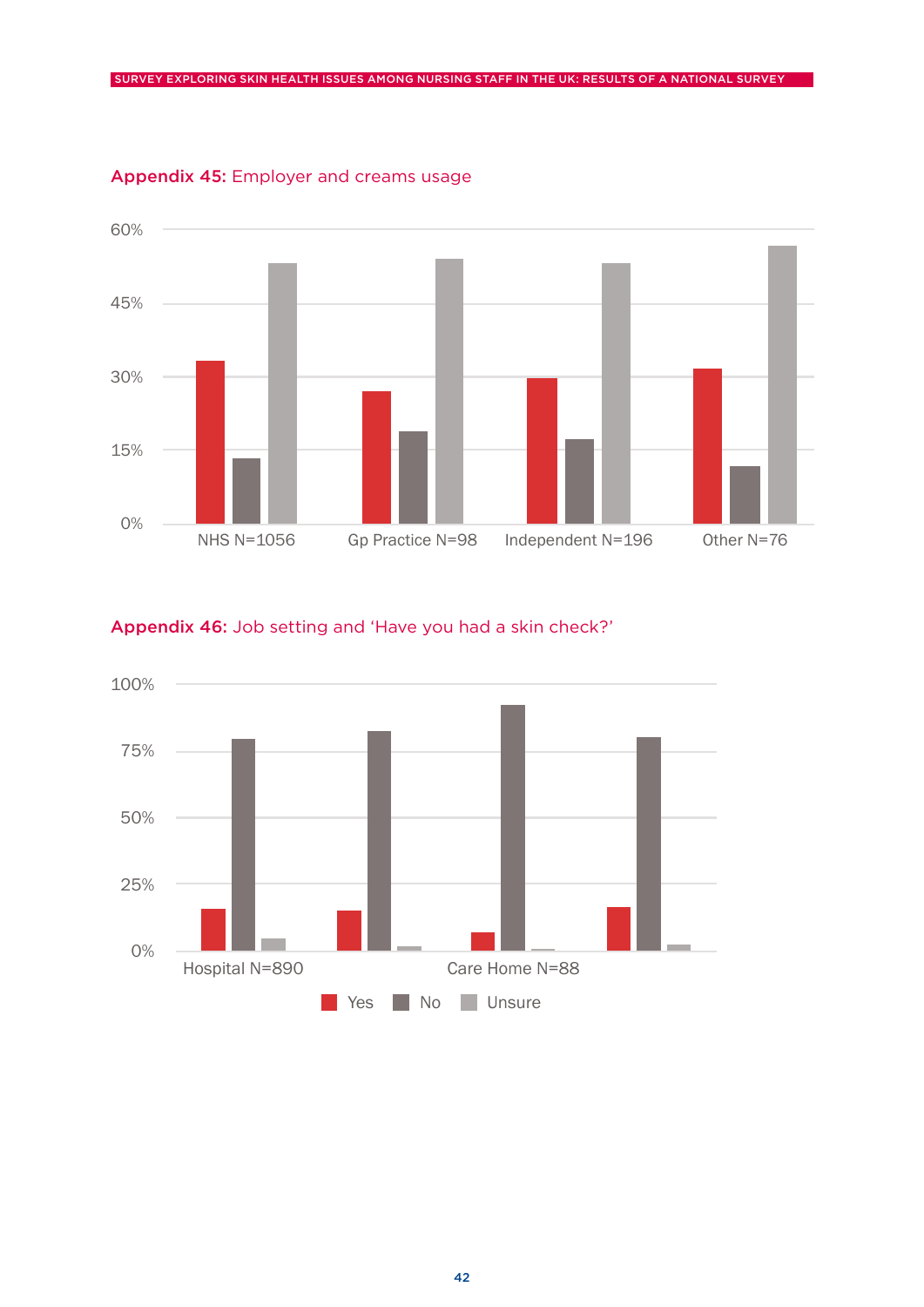

Appendix 47: Job setting and 'Have you had training on how to protect your<br>hands at work?' hands at work?'

25%

Appendix 48: Job setting and 'Have you had training on how to spot the early signs of dermatitis?'

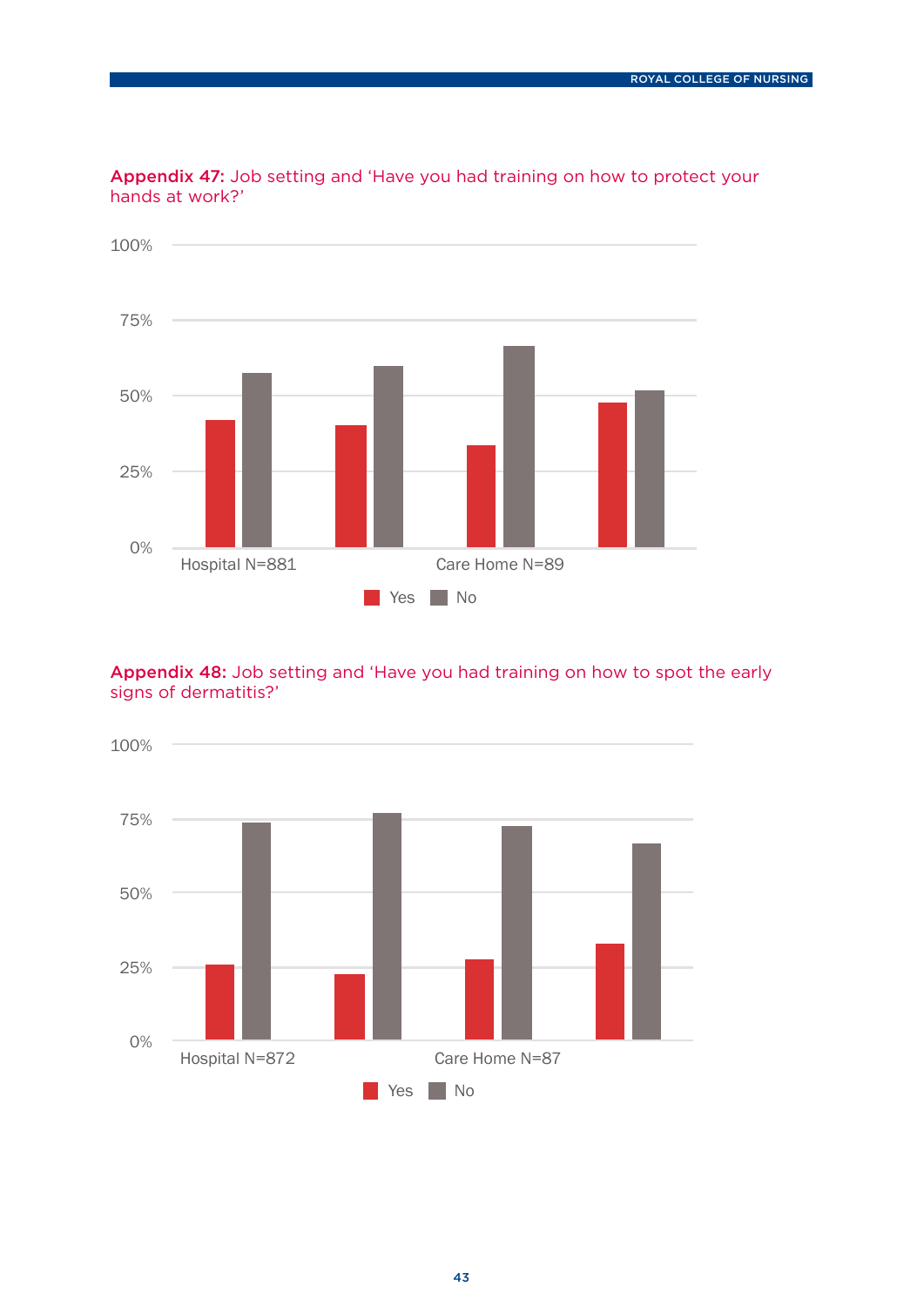

#### Appendix 49: Job setting and creams access/use

# Appendix 50: Job setting and creams usage